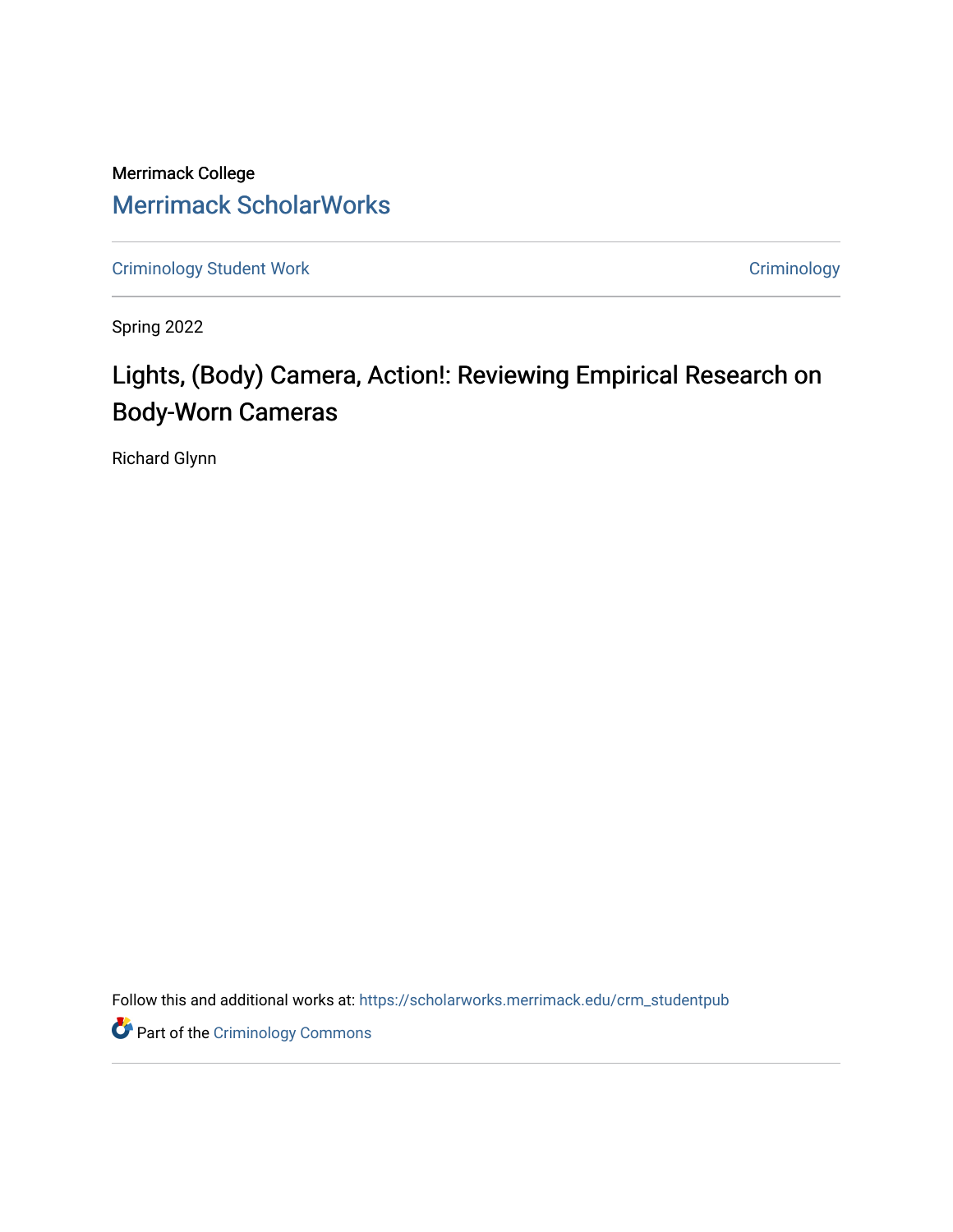## **Lights, (Body) Camera, Action!:**

### **Reviewing Empirical Research on Body-Worn Cameras**

Richard Glynn

CRM:6810: Capstone Seminar

Professor Stacie St.Louis

May 13, 2022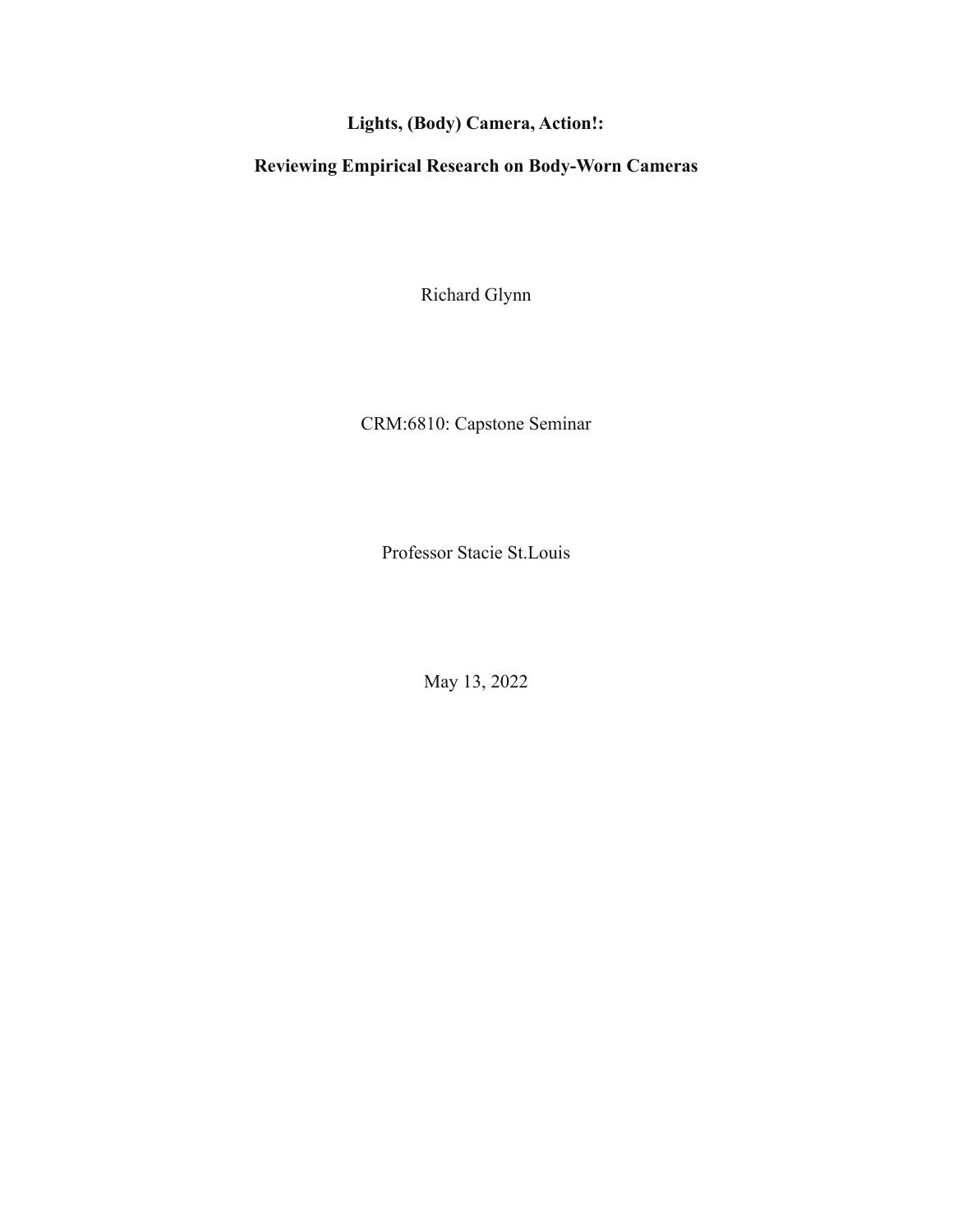#### **Abstract:**

There has been an ongoing uproar for police accountability in America throughout history. Tensions between citizens and police have worsened over the last few years. Many citizens have pushed to reform the police through the use of body-worn cameras. Departments began to implement body-worn cameras on their officers to document their day to day encounters. After discussing the policing profession and steps to become a police officer, this paper examines empirical research that shows the different impacts body-worn cameras have made. Studies suggest there are significant benefits to using body cameras, including less complaints against officers and less cases of use of force.

#### **Part One: Career Aspiration**

Recently I applied for a position with the Carlisle Police Department in Carlisle, Massachusetts. The Carlisle Police Department is a relatively small department with currently only 10 full time officers. The department is led by Chief John C. Fisher. Chief Fisher is accompanied by 1 lieutenant, 3 sergeants, 4 patrol officers, and 1 detective. The mission statement listed on their website states that, "The mission of the Carlisle Police Department is to work with the community to eliminate crime, and improve the quality of life in the Town of Carlisle. The Carlisle Police Department strives to provide fair and courteous services designed to promote public safety, protect individual rights and be responsive to the needs of the community in a manner that stresses the highest values of excellence, dignity and professionalism." (Carlisle Police Department, 2022). The mission statement shows that members of the department are required to police without any biases and do so in the most professional manner possible. The mission statement also shows the department will work with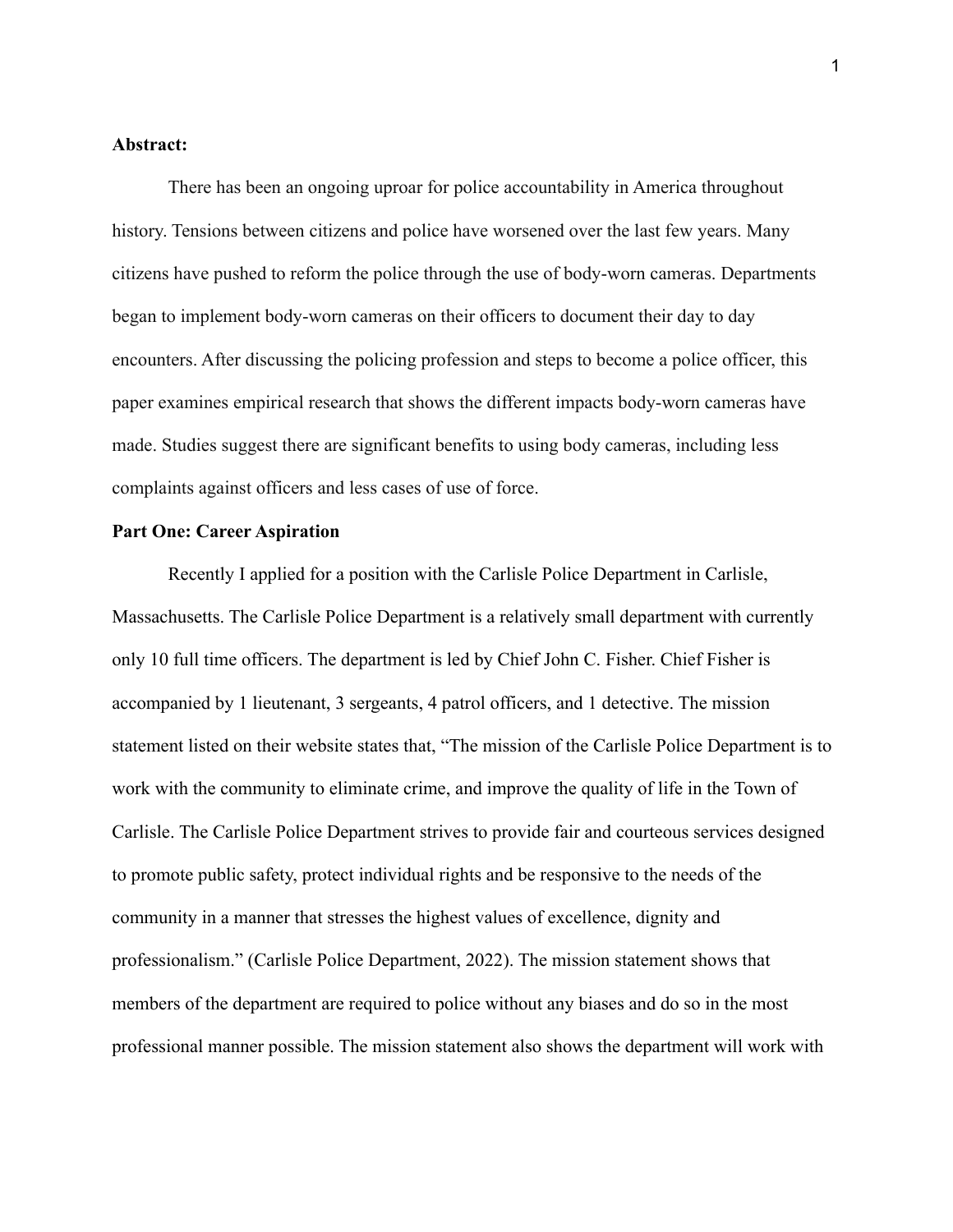members of the community to help them in any aspect possible to better the public's day to day life.

#### **Roles and Responsibilities**

There are many duties an officer is responsible for. Police Officers must respond to 9-1-1 calls, patrol areas, conduct investigations, gather evidence, and issue citations (Job Descriptions, 2016). There are several programs listed on the department's website that officers partake in. One program is the Child Passenger Safety Program. These officers inspect and install children's seats to ensure their safety at all times. Another program is the Restorative Justice Program. This is an effective alternative to deal with incidents in the community. They work with offenders so that they understand the impact their act had on the community and accept responsibility for those actions. Another program listed on the website is the RUOK (Are you okay?) Program. This program is a reassurance program where a phone call is made every day at a designated time. If the call is not answered, an officer will respond to make sure that person is okay. This can be a lifesaving program for someone who doesn't have daily interactions with anyone else. The last program listed is the Traffic/Safety Program. This program helps address motor vehicle and pedestrian safety issues. This is accomplished by law enforcement and educating the public on general law enforcement and safety issues. In the town of Carlisle, firearm licensing is handled by one of the Sergeants. They do a thorough background check on community members seeking their gun license to make sure they are fit to have their license. They use data from the Massachusetts State Police and Massachusetts Department of Mental Health. The department also has listed information on their website to help prevent crime against senior citizens and to help prevent sexual assault/rape. (Town of Carlisle, 2022).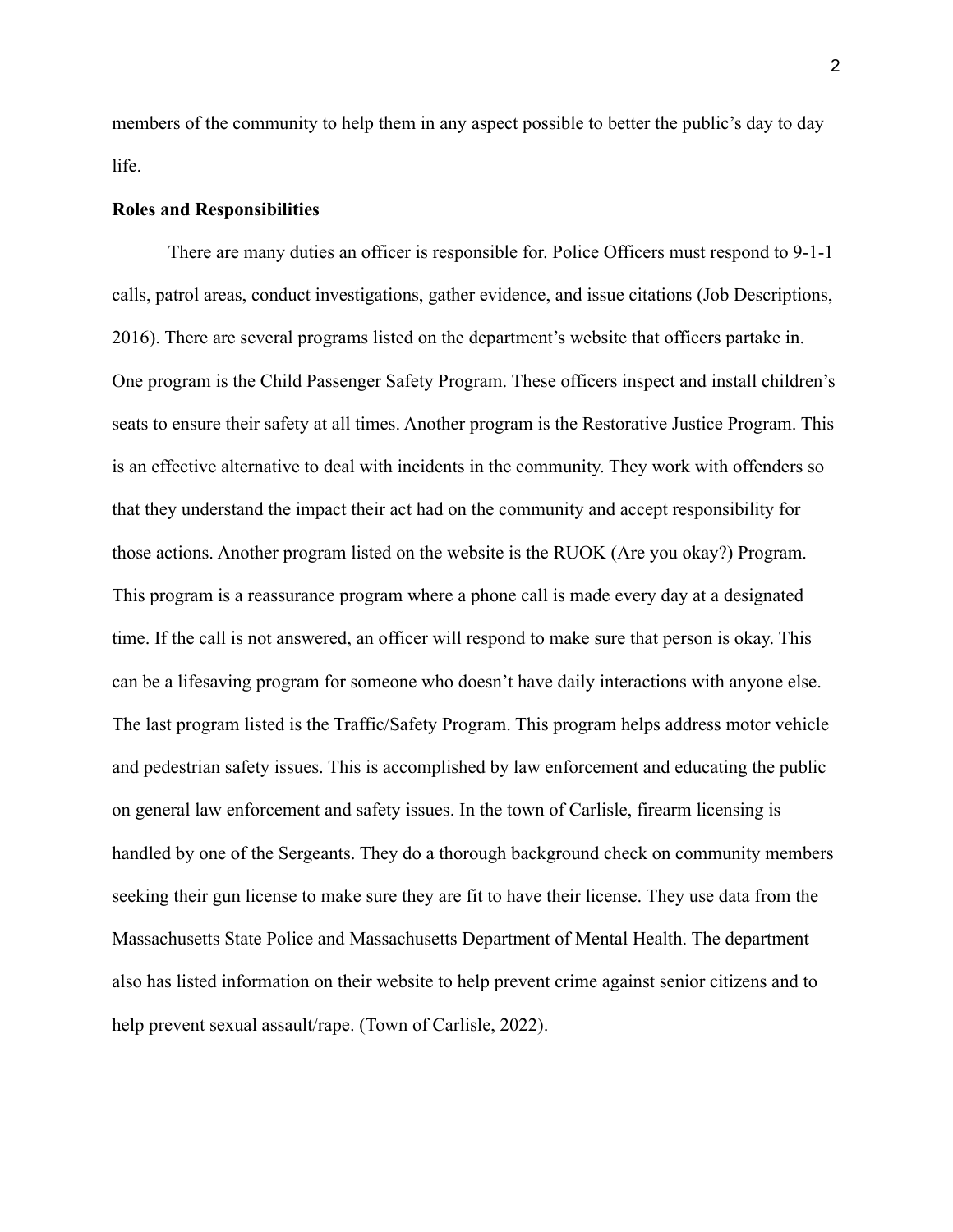#### **Hiring Process**

The minimum qualifications for the position of police officer in the town of Carlisle are also listed on the Indeed website. In order to be eligible for this position, candidates must be a United States citizen and must be at least 21 years of age. Candidates must either have completed a Bachelor's degree from an accredited college or university, have a full time certification as a Massachusetts police officer, or have military service with an honorable discharge.

The hiring process for the position I applied for was listed on Indeed but towns use different websites including, "The Police App." . In order to apply I had to update my resume and cover letter and upload them to the Indeed app. The first step in the hiring process is a physical abilities test. It is important for all participants to prepare themselves to be in the best physical shape possible for this part of the process. This test consists of four different physical activities. Failure to complete any of the four activities will result in disqualification for the applicant. The first is a timed 1.5-mile run. The age and gender of each participant impacts the minimum passing score. For a male 21-29, the run must be finished in 12:53. For a male 31-39, it must be finished in 13:24. For a male, 40-49 it must be finished in 14:07. The next event is sit ups. For male participants 21-29, they must complete 37 sit-ups in under a minute. Participants aged 31-39 must complete 33 sit-ups and participants 40-49 must complete 28 sit-ups. The next event is push-ups. Male participants 21-29 must complete 27 push-ups in under a minute. Male participants 31-39 must complete 21 push-ups and male participants 40-49 must complete 16 push-ups. The final part of the test is a 300 meter run which is essentially one lap around the track. This is also timed and must be completed in under 59 seconds for participants 21-39 and completed in 72 seconds for participants 40-49. The physical abilities test minimum requirements vary by town/department but are very similar qualifications. If a participant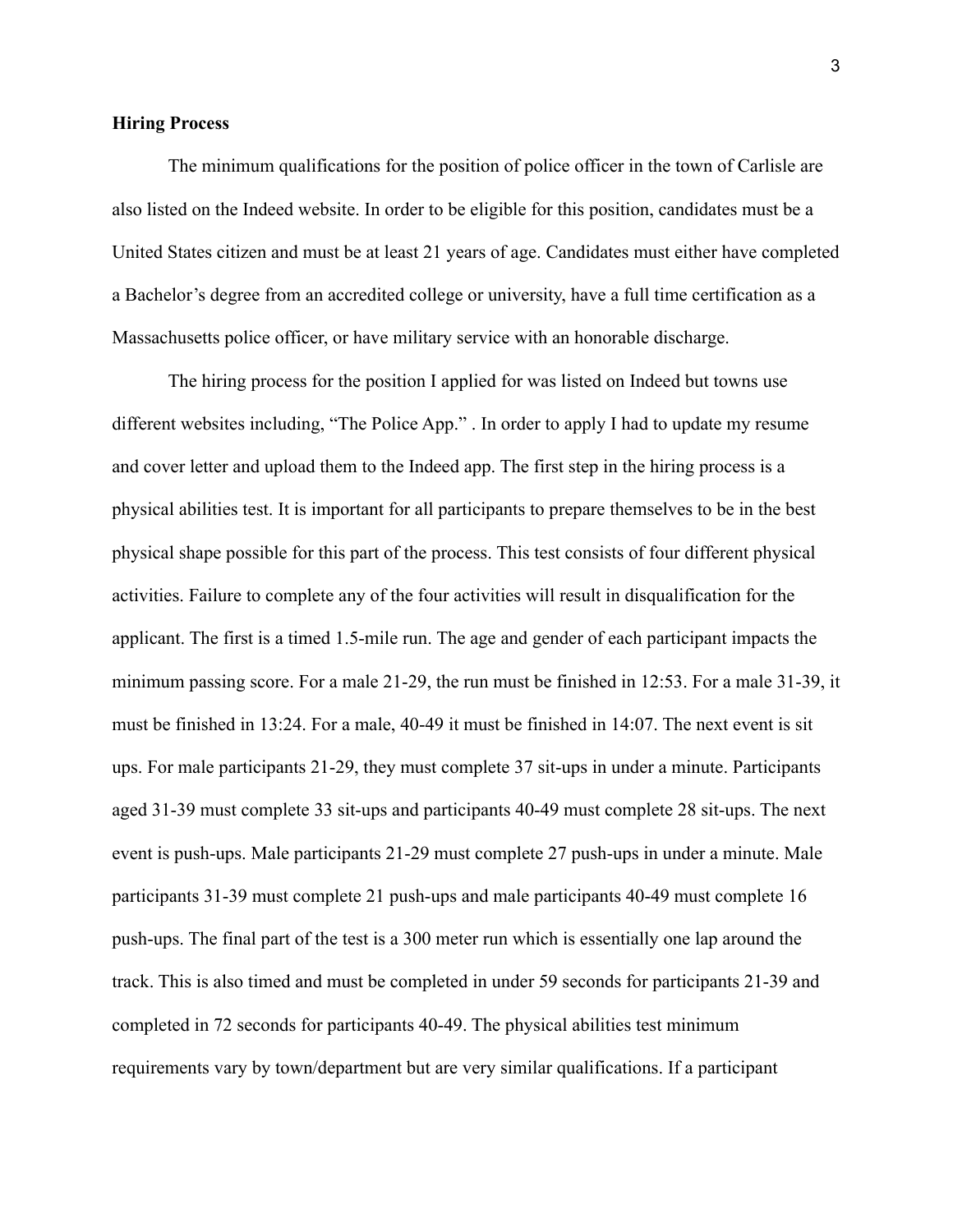completes all four of the events they then move on to the next part of the process. Typically, half of the participants fail the first part of the process because they do not show up in good enough physical condition.

The next step in the hiring process is a written exam. The written exam tests applicants on several groups of skills. This includes math that will test applicant's basic arithmetic skills. Using a multiple-choice style test, applicants will answer questions without a calculator that tests their knowledge of addition, subtraction, multiplication, and division (Go Law Enforcement, 2022). The exam will also test applicants on their reading comprehension and their language skills. These questions measure the applicant's level of grammar and vocabulary (2022). Applicants will also be tested on their memorization and observation skills. Applicants study pictures and drawings and answer questions related to them from memory. The better you score on the written exam the higher your chances at being selected to continue through the hiring process.

If an applicant is considered to be a finalist for the open position, then they will be selected for an interview with members of the department. I had an interview in October with the Burlington Police Department, so I am familiar with this part of the hiring process as well. The interview lasts about 30-40 minutes and members of the department ask various different police related questions. Some questions are scenario based and others are personal opinions. One example of a question that I was asked was, "What would you do if you were at a co-workers party and witnessed their underaged kids consuming alcohol?" Another question that I was asked was, "Do you believe diversity in a workplace is important?" After the interview is over with all candidates they decide which applicant the department would like to hire. A thorough background check is administered as well. Applicants have to provide contacts of friends and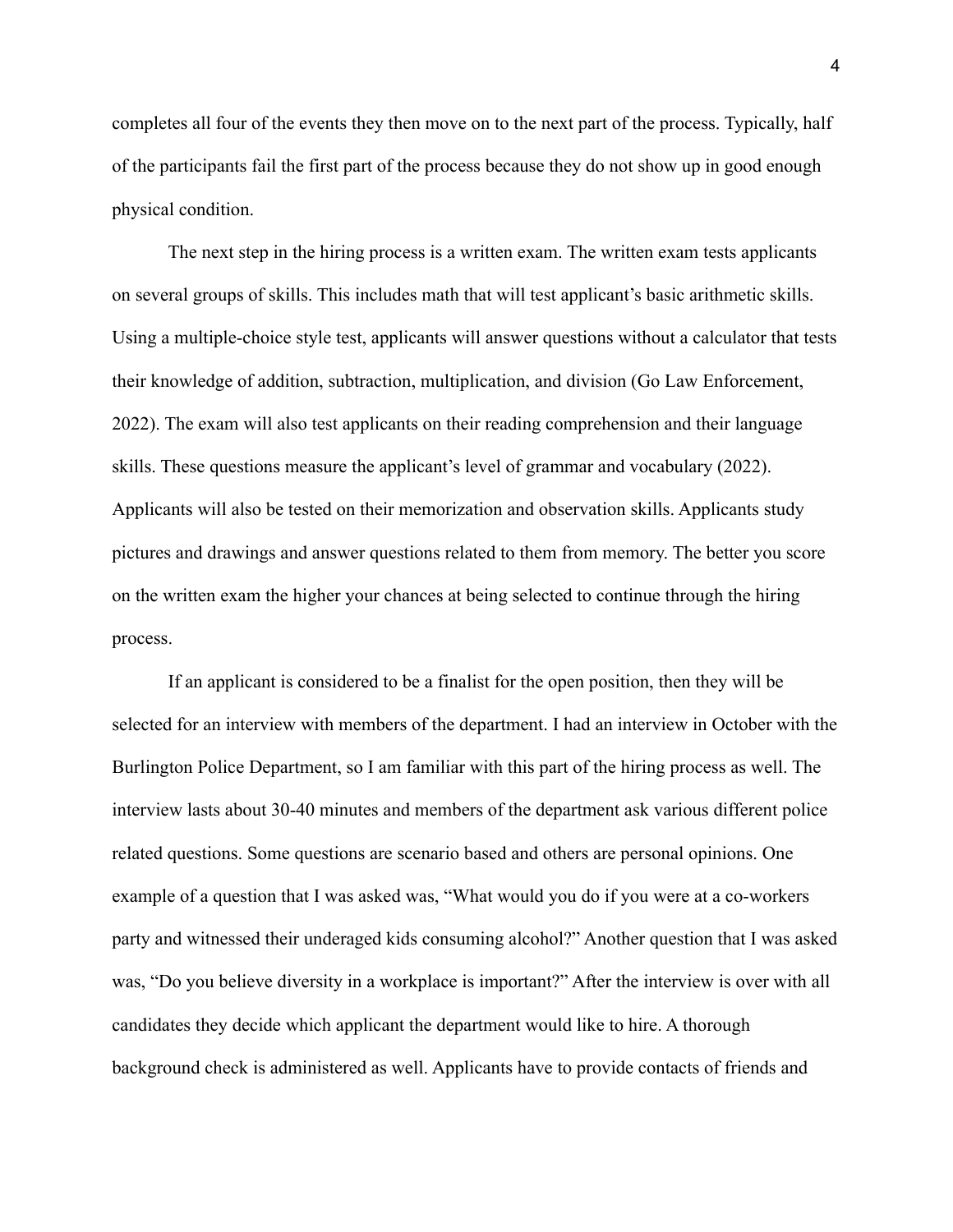family for the department to contact for follow up interviews. The department will look at the applicants' complete history and decide if they are a good fit for their department. An officer will be assigned to interview friends and family members. Applicants will also have to complete a medical examination that checks up on their overall physical well being and also a psych evaluation that checks their mental well being.

Before becoming a certified police officer in the state of Massachusetts, applicants have to complete the police academy. This academy is a 20-week program that teaches student officers 21st century policing practices. The academy has an emphasis on four core principles. The principles are problem solving, procedural justice, ethical decision making, and fair/impartial policing. (Mass Gov, 2022). There are minimum requirements/qualifications for the academy as well and they are similar to police departments' hiring requirements. Student officers must be 21 years old, be sponsored by a municipal, environmental, or University of Massachusetts police department, and successfully complete both a physical ability test and medical examinations. The requirements for these exams are virtually the same as listed above. The tuition for the academy is \$3,000. Typically the department that sent you to the academy will sponsor you so the money does not come out of your pocket. The academy is 20 weeks long and they operate Monday through Friday. (Mass Gov, 2022).

#### **Career Prospects**

According to a 2015 survey, the average police salary was \$61,270 (2016). The starting salary listed on Indeed for the Carlisle Police Department ranges from \$60,174-89,372 depending on education and years of experience. The Quinn Bill is a bill that passed that incentives level of education for police officers in Massachusetts. Officers with an Associate's Degree get a 10% raise in pay, officers with a Bachelor's Degree get a 20% raise in pay, and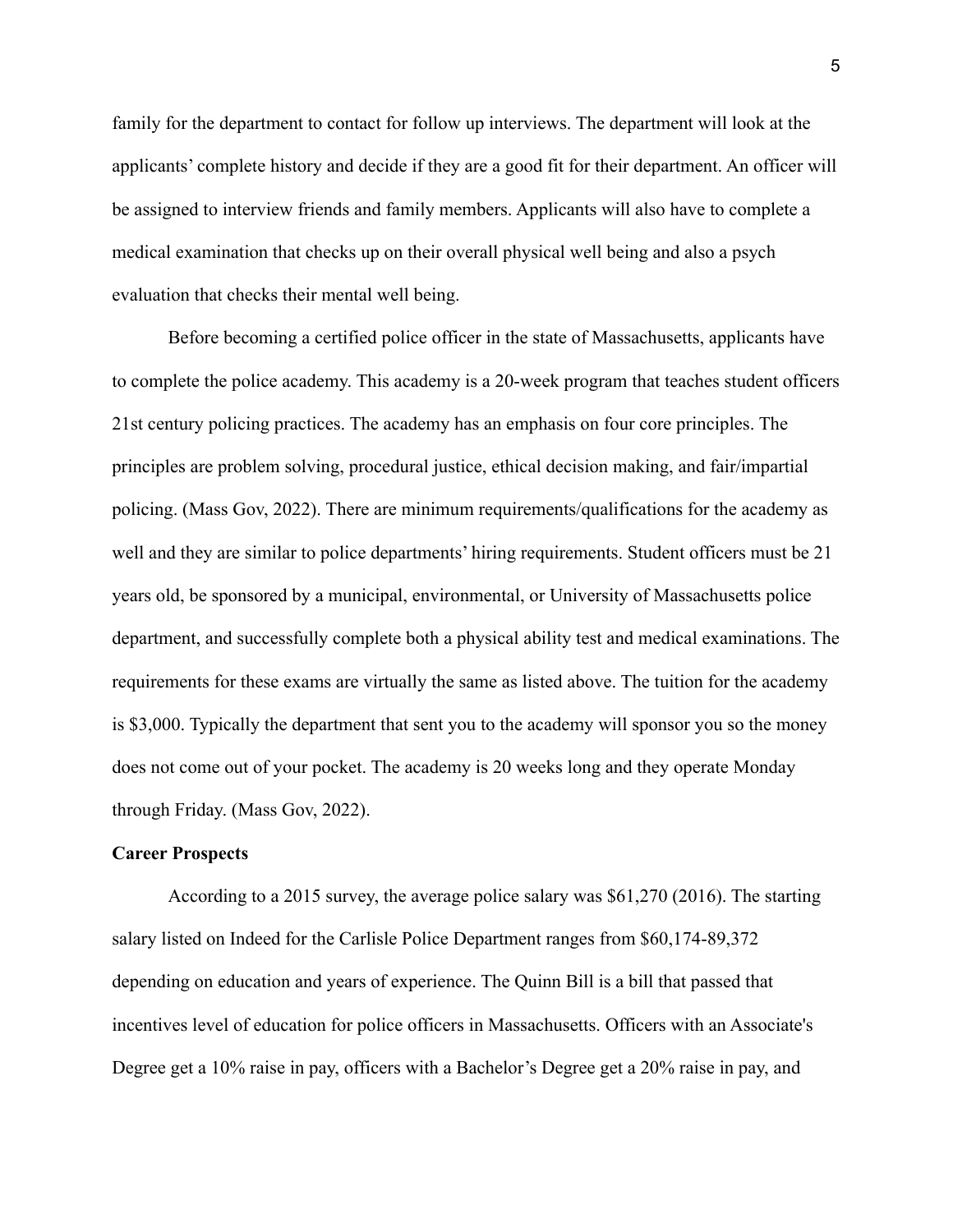officers with a Master's Degree get a 25% raise in pay (OSFA, 2022). On top of the salary offered, the department also offers several benefits as well. The benefits listed on the Indeed website say dental insurance, health insurance and paid time off are offered by the department (Indeed, 2022). Officers become eligible for promotion to sergeant after five years of service and completed an examination. (Smyth, 2021). Similarly, to be promoted to lieutenant, more years of experience is required as well as an examination and an interview. The promotion from there to captain depends on several different factors. Some departments require an advanced degree just to be eligible as well as years of experience and performance record. The position of Deputy Chief typically requires a leadership specific master's degree (Smyth, 2021).

#### **Personal Skills**

I think I have obtained skills and knowledge that make me a great candidate for the position of police officer. I know I can pass all the physical requirements because I have done them all before and passed with relative ease. I also know how to prepare myself for the written exam as well. I have a booklet with test prep questions to help me do as well as possible so that I can impress my future employers. I also believe my level of education could be what helps my resume the most. The majority of candidates most likely will not have their Master's Degree like I will and the information I've learned in college will help me throughout my entire career. Class material has prepared me with valuable information that I can use to help be the best officer I can possibly be. Similarly, the knowledge I have gained as a result of research conducted can be a valuable asset in assessing future developments in my future department.

#### **Part 2: Current Developments and Policy Issues**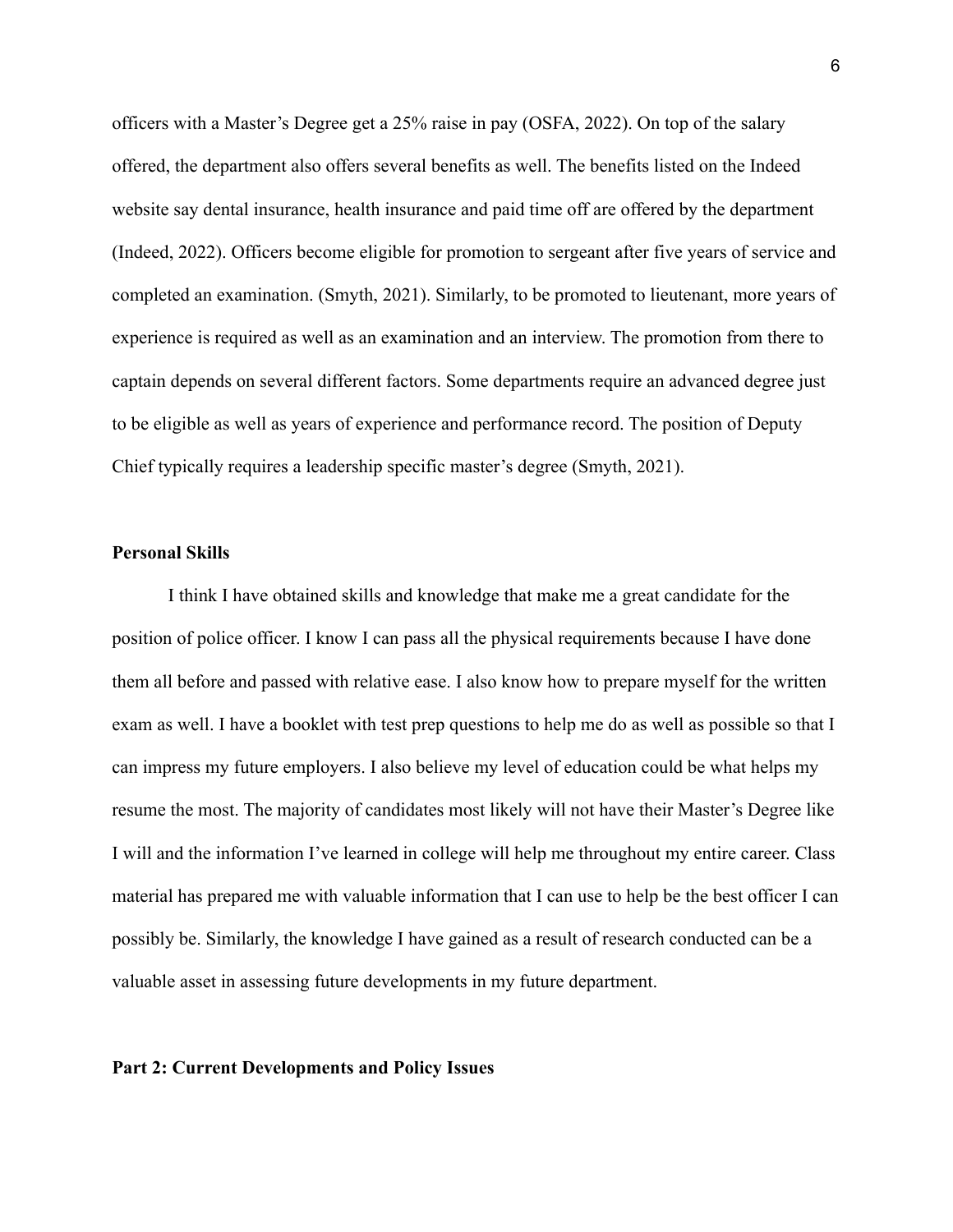Throughout the history of this country, controversy has surrounded the police for a number of different reasons. Summer 2020 was a prime example of that when George Floyd was murdered by a Minneapolis Police Officer named Derek Chauvin. Protests in the immediate aftermath had a drastic impact on favorability towards the police (Reny, 2021). The protests increased unfavorability towards the police by 27% (Reny, 2021). There has been an ongoing uproar for police accountability even before this event took place. One in every 1000 black men in America can expect to be killed by police. A young black man is more likely to be killed by police than die from cancer (Cobbina-Dungy, 2021). Similar events to the George Floyd murder in the past have led us to the debate of police reform. Different political parties began to debate whether situations like this were examples of an individual bad apple or a rotten system as a whole. President Trump's National Security Advisor said, "I think 99.9 percent of our law enforcement officers are great Americans. There are some bad apples in there. And there are some bad cops that are racist. And there are cops that maybe don't have the right training. And there are some that are just bad cops. And they need to be rooted out, because there's a few bad apples that are giving law enforcement a terrible name." The argument here is that the system is not inherently racist or biased but instead there are a miniscule number of police officers that tarnish the reputation of everyone else (Viala-Gaudefroy, 2020).

With tension between the police and the community there have been several new issues and developments in the criminal justice field. One example of reform that has begun to be implemented is the use of body-worn cameras. Another issue in the field being discussed in the field is implicit biases in policing. Finally, with increased public scrutiny, there have been challenges in recruitment in the field. Body-worn cameras are being used by police departments around the world at an increasingly rapid pace (Lippert, 2016).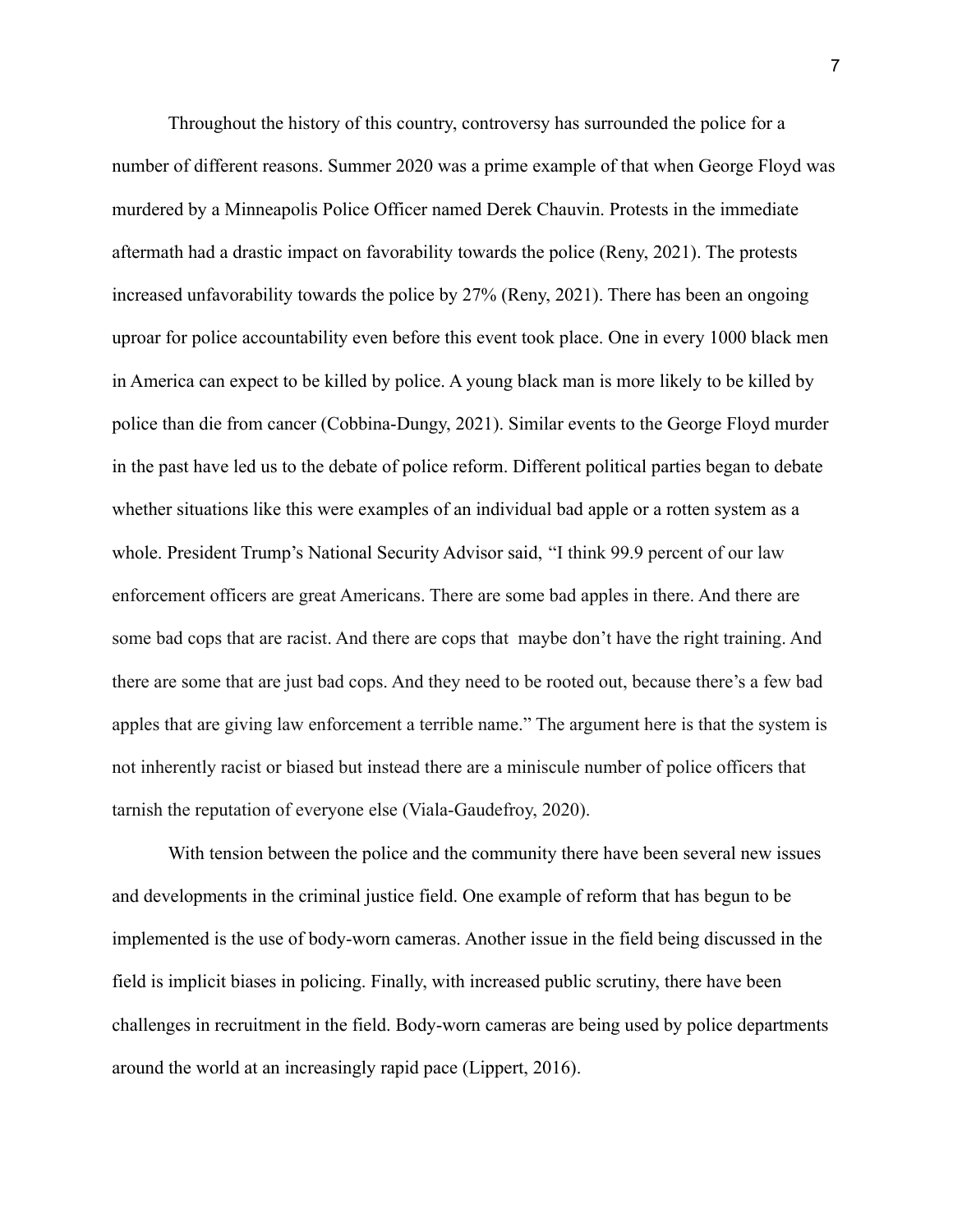#### **Implicit Bias**

Implicit bias in policing is problematic because it allows for group based stereotypes to be the reasoning behind decision making. In doing so, implicit bias can usually results in discriminatory outcomes (Spencer, 2016). It is assumed that when officers show implicit biases they are not trying to intentionally be discriminatory towards anyone. An example of implicit bias is shown when a police officer stops an African American man wearing a hoodie at night and begins questioning the individual. Implicit biases impact an officer's judgments and behaviors. This is amplified in situations where it is not readily apparent what another person is going to do (2016). In situations where a police officer is a highly stressful moment in time, cognitive resources are limited. Because of this, a person will use mental shortcuts to help process a situation. Officers are often put in situations where they do not know how an individual will act and respond accordingly. Stereotypes linking African Americans to aggression have shown to cause people to assume an African American is more likely to act aggressively than a White person (2016).

There are potential avenues that help fix implicit biases. Departments often partake in training programs that are aimed to help officers reduce unintentional biases. Intergroup contact is a suggestion that can help alleviate some of the problems. Intergroup contact can help change inaccurate perceptions of a group by social contact (2016). Stereotype negation training is also a tool used to help with implicit bias. Saying "no" to things consistent with stereotypes and "yes" to things inconsistent with stereotypes helps with reducing activation of stereotypes during tasks (2016). Common themes used by departments to help eliminate implicit biases include banning racial profiling, training officers, using data to enhance technology, and also reducing discretion (2016).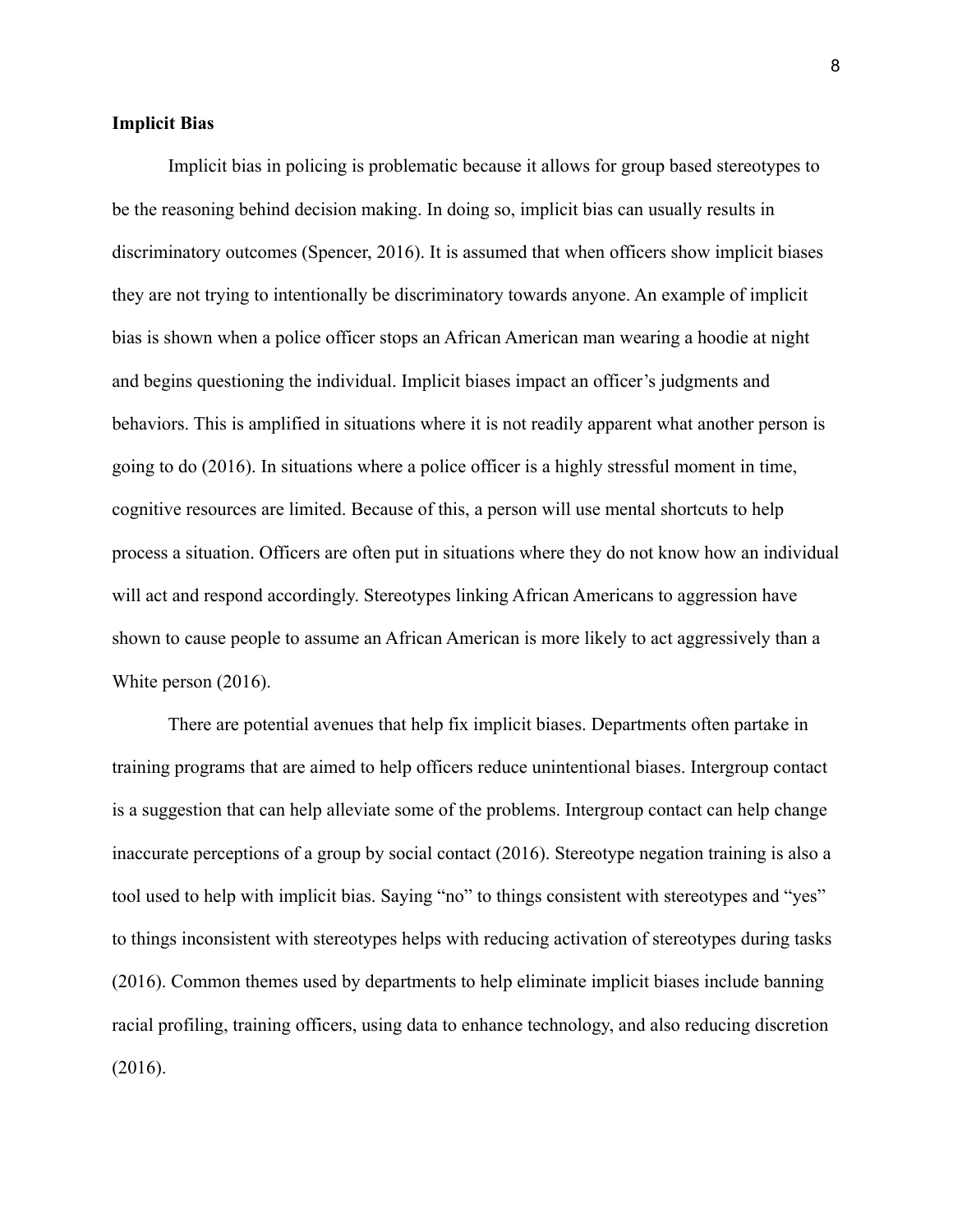#### **Challenges in Recruitment**

In recent years, there has been a lack of support and favorability towards police officers and departments as a whole. As a result of this, decreasing financial support has hurt departments ability to offer competitive salaries and benefits (Wilson, 2011). With public scrutiny and lack of resources available, the profession has become less admirable for someone looking to start a career. Half of agencies reported there were staffing issues because of a lack of qualified candidates. 25% of the workforce in the field are 55 or older because the number of qualified applicants looking to join the field do not match the number of people looking to retire (Wilson, 2011). It is also believed that generational differences have played a role in the lack of recruitment. The emphasis on maintaining a certain appearance, no beards or tattoos, could potentially deter someone from entering this profession (Wilson, 2011). Recently, the Civil Service list for municipalities in Massachusetts changed their eligibility list from one year to two years. Meaning, those who took the Civil Service Exam do not have to take it every year to remain on the eligibility list.

Changes in recruitment are inevitable if police departments want to fix the current problems in recruiting. Some potential solutions could first be to campaign for more funding for your specific department. With more funding comes higher salaries that could be appealing to a qualified candidate. Police departments may become more relaxed when it comes to things like allowing tattoos, piercings, or facial hair. This change in formality could potentially keep qualified candidates from choosing different professions. Easing tensions with the general public could potentially help recruiting issues as well. Finding new qualified candidates is important in the criminal justice system and we should make efforts to make the profession more appealing to people looking to join the workforce.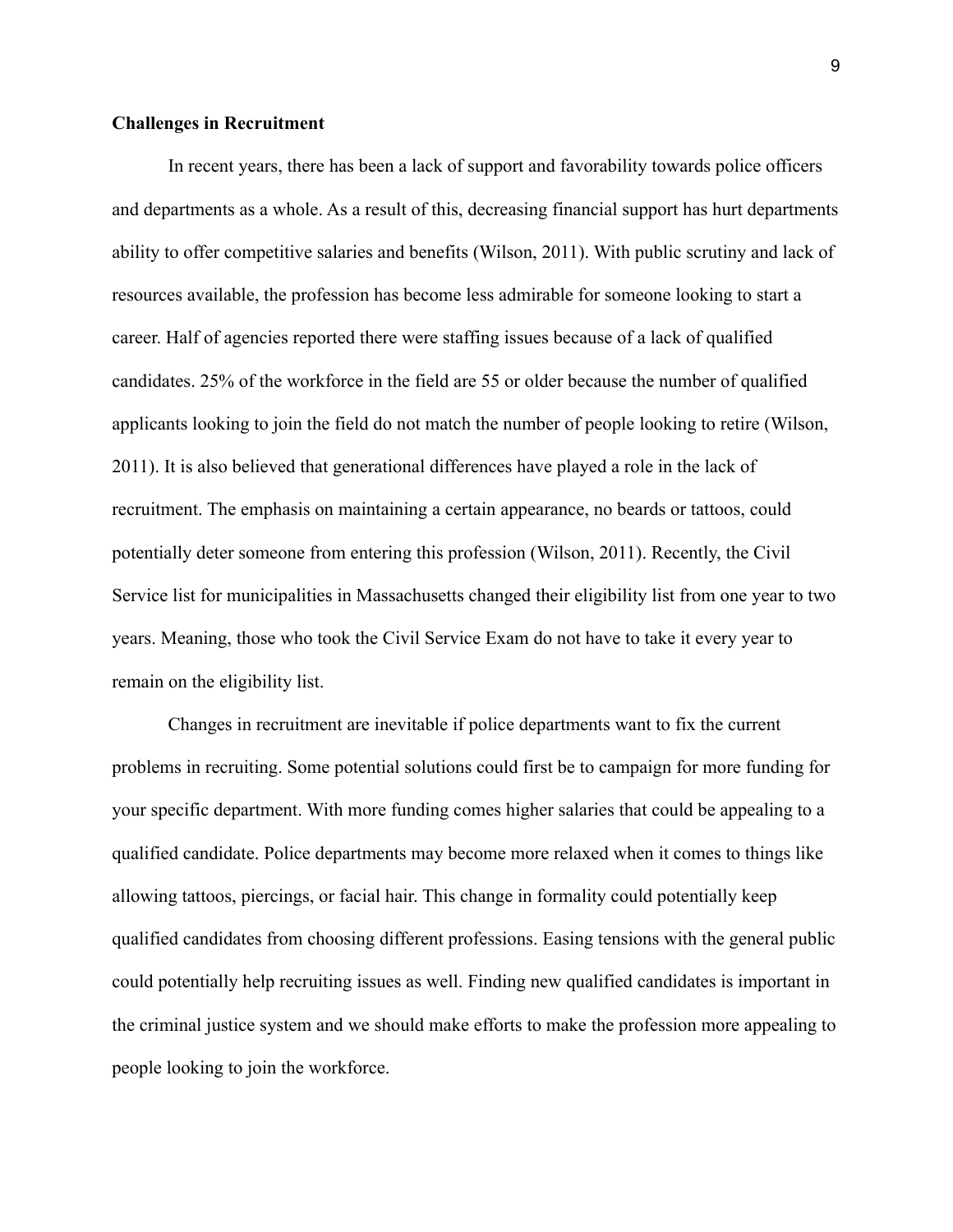#### **Implementing Body-Worn Cameras**

Body-Worn Cameras are spreading throughout the country as a means to improve police accountability and legitimacy (Lippert, 2016). Body-Worn Cameras aim to change how police work is conducted. These devices have the ability to gather information and preserve it for future analysis. The idea of recording police encounters started in the 1990's when departments started to implement dashboard cameras on police cruisers (Katz, 2014). Technology advanced to a point that allowed for cameras to be present on a patrol car's dashboard without changing the work a police officer was required to do.

Body-Worn Cameras have the potential to record misconduct, use of force, and other kinds of problematic behavior. They also have the potential to be used by an officer to disprove an allegation that has been reported against them. When an officer wears a Body-Worn Camera, it is placed on the officer's uniform. Typically, the camera is placed around the officer's shoulder area. The camera is frontward facing so that it can record events that take place in front of the officer (Katz, 2014). The camera can record day to day interactions with suspects and witnesses. While recording, officers can document statements, make observations, record interactions, and gather other types of evidence as well. These devices also have the potential to deter crime or corruption from occurring as well. Officers may be less likely to partake in any kind of misconduct because they know they are being watched by a recording system (Katz, 2014).

#### **Specific Model Details**

There are several different kinds of body worn cameras used by police departments throughout the country. One example is the V300 Body-Worn Camera. This specific device is made by Motorola. This device has a clear LCD display that allows for easy viewing, while also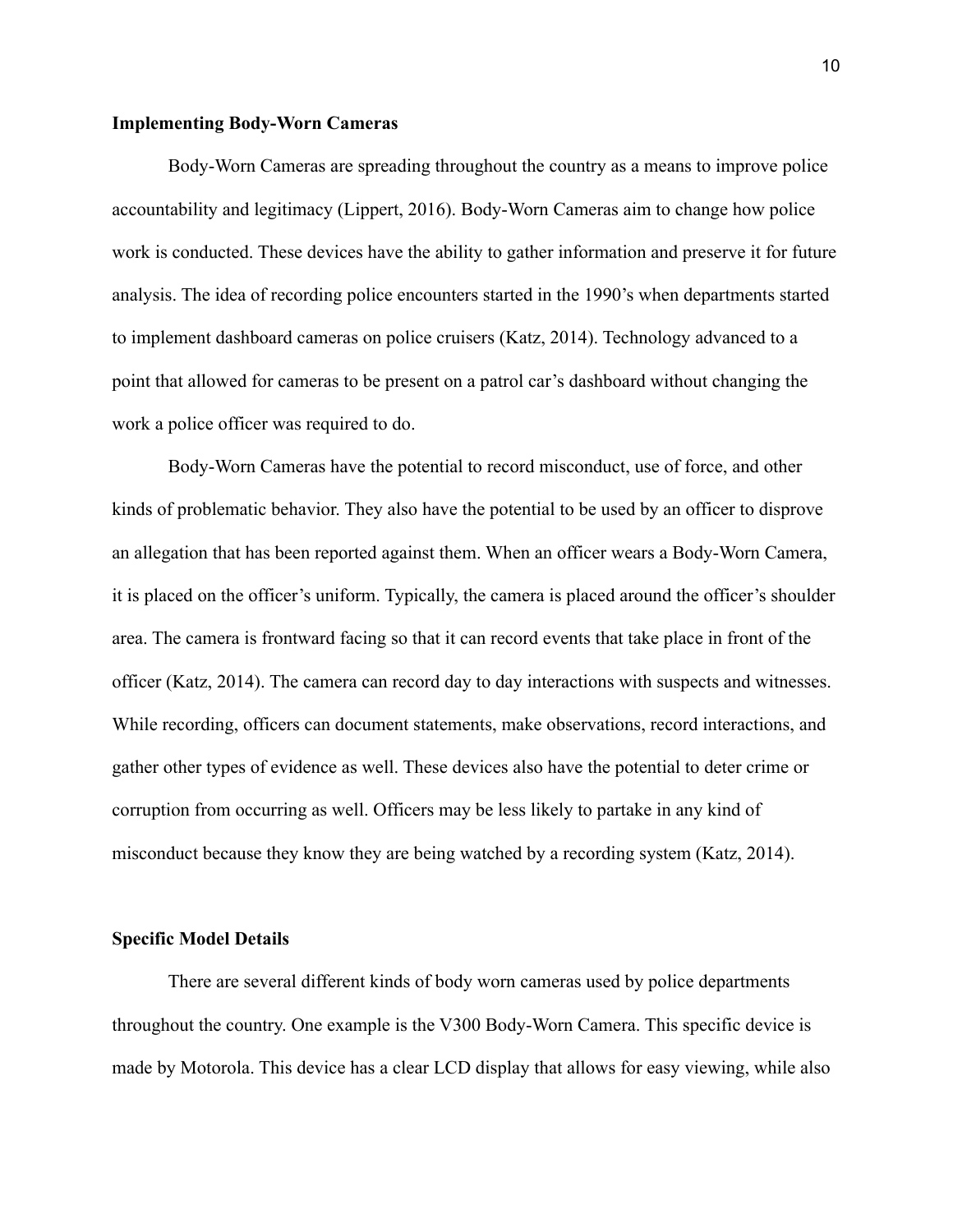eliminating the fisheye effect that warps video footage (Motorola Solutions, 2021). The detachable battery included in this device allows officers to easily change batteries while on the go. The extra battery can be used when needed in an unexpectedly long shift or an extra shift. The V300 has the ability to go back in time and capture video from events after they happened even if the recording was not initiated by the officer. Footage can be uploaded to a cloud-based system at any time using a wireless network like LTE (Motorola Solutions, 2021).

The V300 is labeled as, "Rugged and Durable." The device has been tested to survive through a public safety environment, while also being shockproof and waterproof. The V300 helps officers in a stressful situation when integrated by different outlets. When the device is radio integrated it starts recording when the radio enters emergency mode, when an officer presses the emergency button on the radio, or in a radio initiated "man down" event (Motorola Solutions, 2021). The device can also be integrated by vehicle as well. When integrated by a vehicle, the V300 will start to record in different situations. A few examples include, when a door is opened, a certain speed is exceeded, or the sirens have been activated (Motorola Solutions, 2021). The device can also be integrated with a smartphone. Using an Android, an officer can review videos and change camera settings at any time.

The device has several different key features included as well. Intelligent correlation to computer-aided dispatch and records management system data allows for a quicker review of cases because it alleviates the aspect of manually compiling evidence (Motorola Solutions, 2021). Another feature is the frame by frame analysis. An officer can control the speed of the video they are displaying and can move forward or backwards whenever they choose. The device allows the ability to share the content with the community, other agencies, and prosecutors whenever need be. The content can be shared using email. With privacy concerns, the device has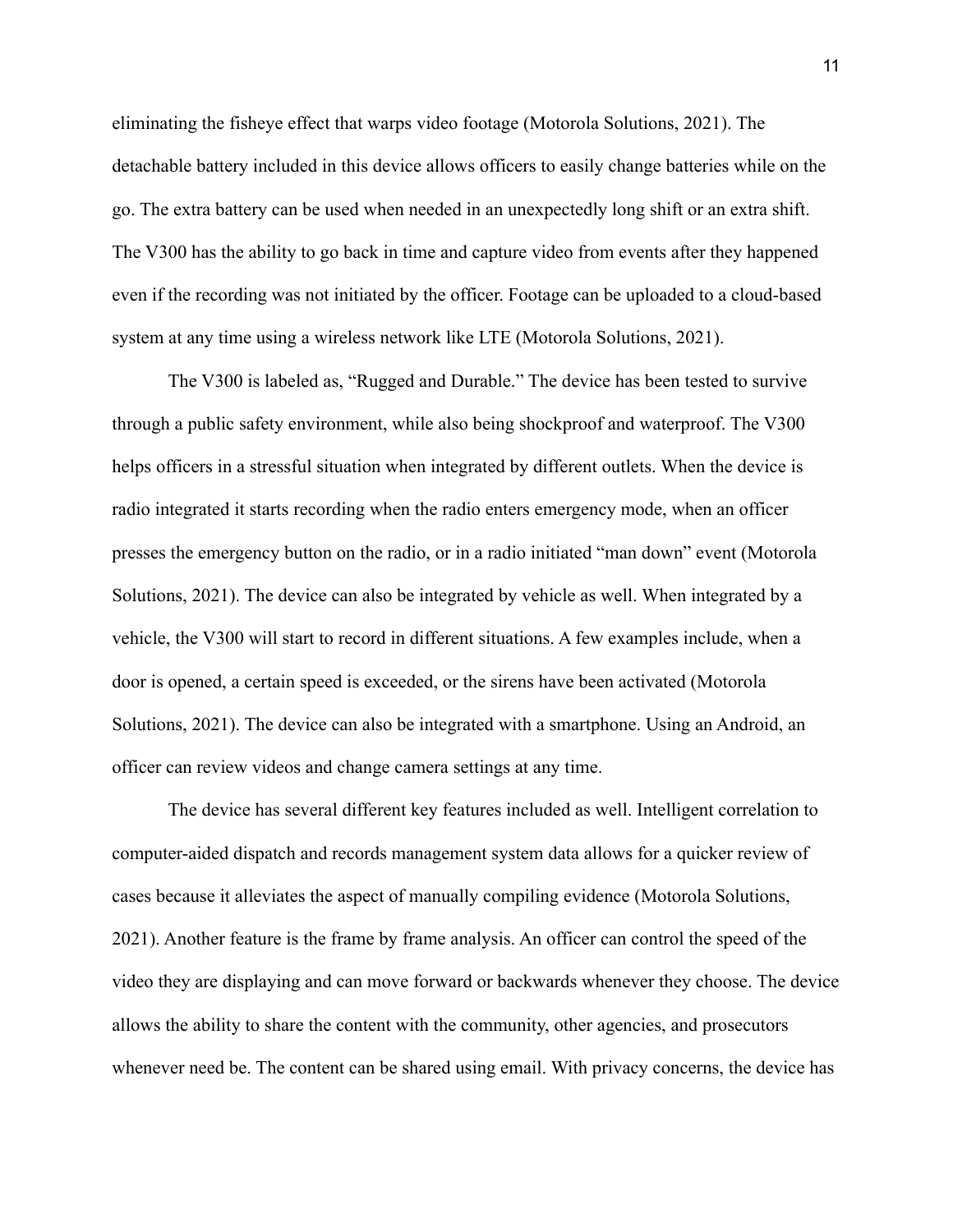redaction abilities as well to protect an individual's personal information private (Motorola Solutions, 2021). The V300 is connected to an application called, "CommandCentral." This application helps officers organize and aggregate all of the department's video content in one place (2021). In this application, officers can save individual video preference settings including volume level, screen brightness, and field of view adjustment. When needed, Motorola offers on-site and online training to maximize efficiency. Also, technical support is provided to help resolve any issue an officer may encounter. The V300 is a continuously operational body-worn camera with 128GB of storage (Motorola Solutions, 2021).

#### **Impact of Body-Worn Cameras**

The implementation of body-worn cameras has both positive and negative effects. I will begin by introducing some of the positive effects of these cameras. The first effect is rather obvious. The implementation of these devices allows for a new level of surveillance that can create a greater level of accountability. According to the Oxford Dictionary, accountability can be defined as, "required or expected to justify actions or decisions; responsible." Accountability is important in policing because it helps maintain legitimacy in the entire system. Without accountability, the general public will not see the system as fair and just. These body-worn cameras have been seen as a great solution to fix the accountability problem facing the world of policing. Many politicians, including the 44th President Barack Obama, have shown their support in the use of body-worn cameras as a means to increase accountability. He proposed a \$75 million budget to help fund 50,000 of these cameras (Otu, 2016).

Barak Ariel researched the benefits of body-worn cameras in his study of one of the largest police departments in America. His research tested the effects of body-worn cameras on a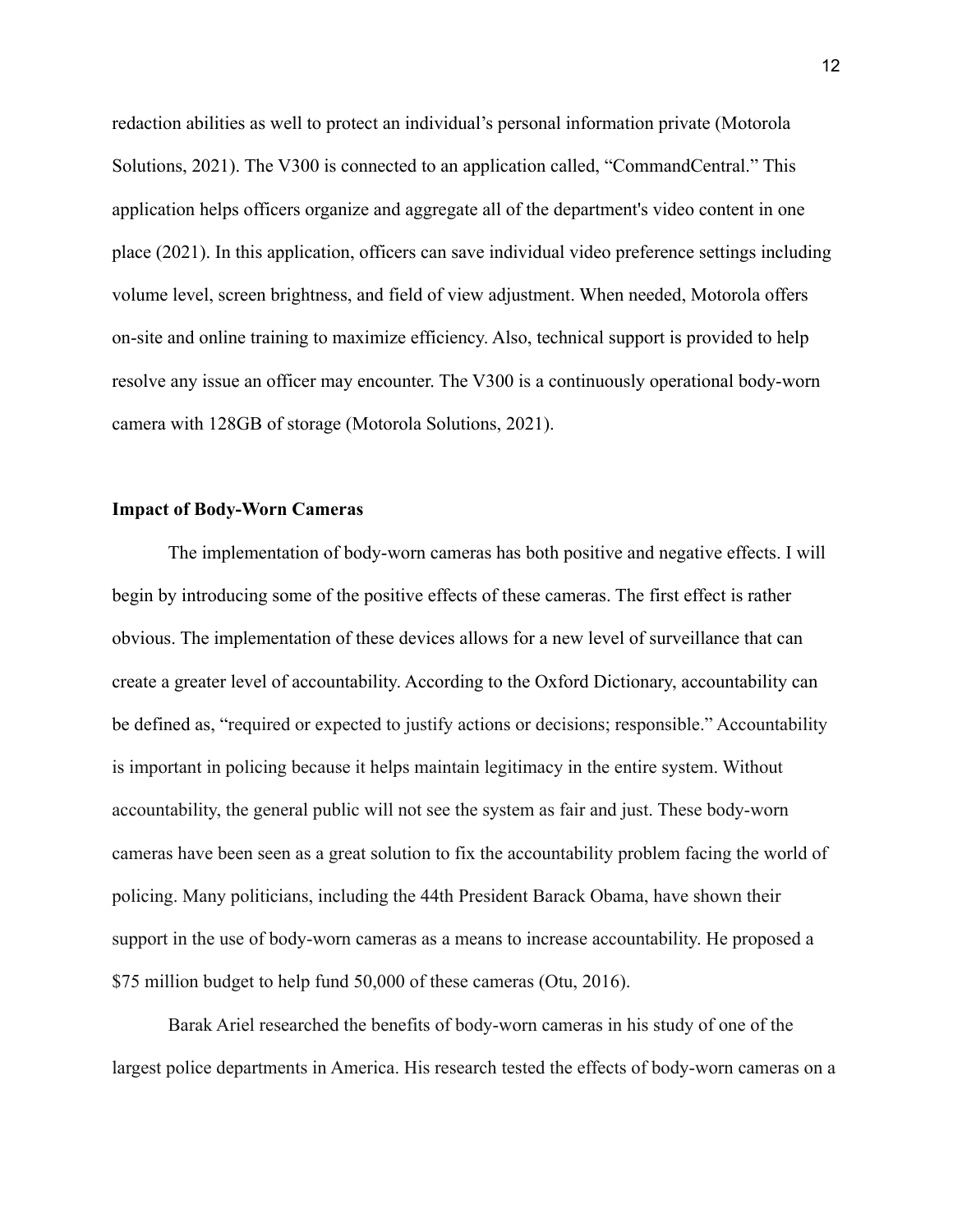number of different issues including use of force, complaints against officers, and arrests by the Denver Police Department. Throughout a six month period, one of the six districts was given body-worn cameras and the other five were not. Ariel was able to then compare data to see the impact these cameras had on the police. The results showed there was no significant difference in reports of use of force between the two different groups. There was however a significant difference in arrests made. The odds of an arrest were 18% higher in the districts that did not have cameras versus the district with the cameras. When looking at a specific subcategory of complaints, there is a significant difference between the control and treatment groups. Complaints against police officers were 35% higher in the districts that did not have the body cameras (Ariel, 2016). These findings are significant because they show how body cameras can impact a police force.

Another fascinating research article discussed the difference between a member of the public seeing a police shooting through video versus just reading their police report. (Culhane, 2018). Participants in this study read a brief description and then were given either a video, audio, or transcript of a recent police incident. In the scenario given, a white police officer arrived at a scene and ultimately shot a white male with a knife in their hand. The participants were then asked to give their opinions on whether or not the shooting was justified. Data collection showed that participants who were given video were more likely to deem the shooting justifiable compared to participants that only were given transcripts of the incident. Another important note made in the article was that when asked if the video footage was useful in their decision making process, 89% of participants agreed the video was helpful. Similarly, of the participants who were not given video, 88% said they believed the video would have helped in their decision making. Another interesting finding in this article is how many participants agreed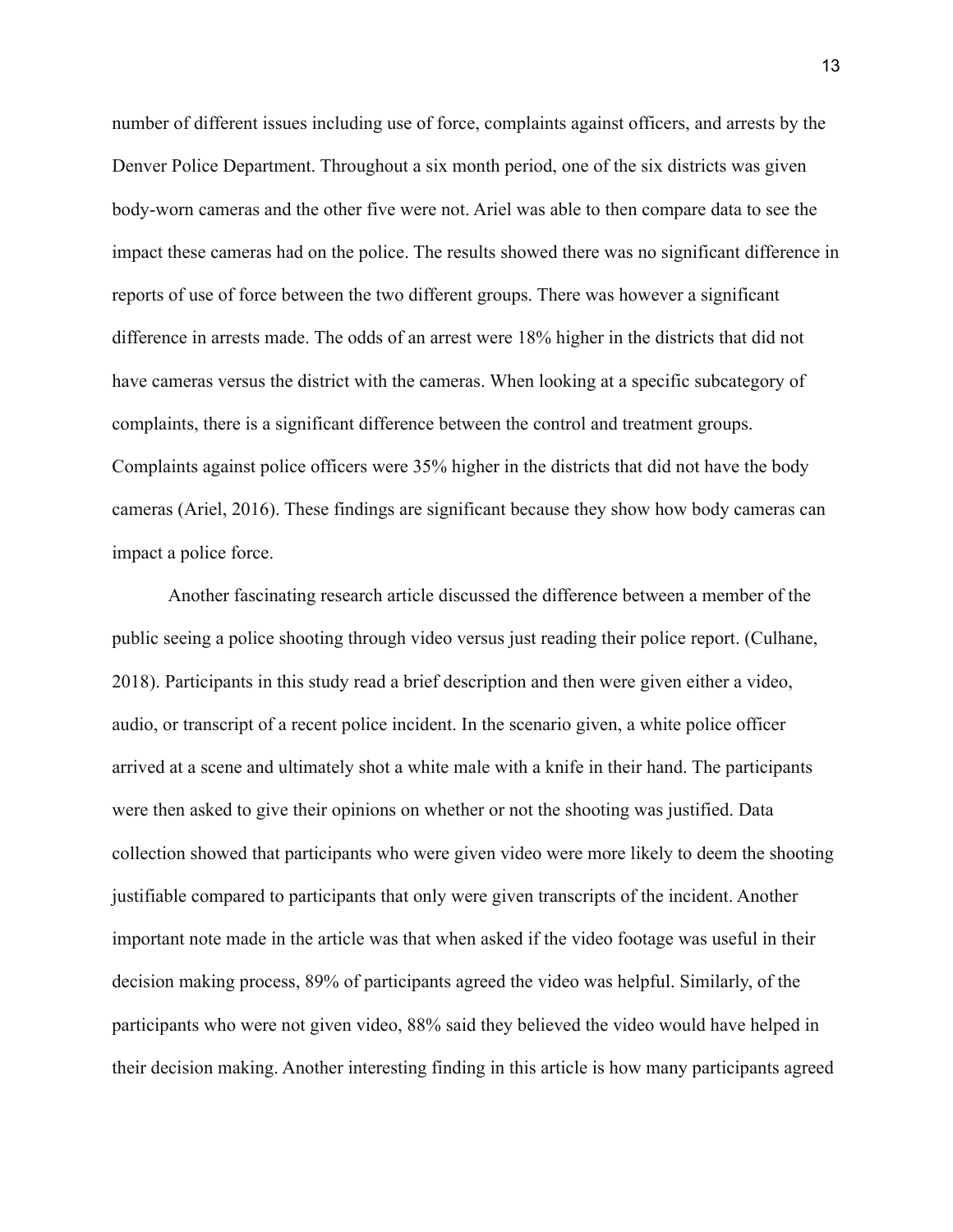police officers should be wearing body cameras. Out of all the participants, only 1% said they do not believe they should be required to wear by all officers (Culhane, 2018).

Elizabeth Joh discusses how we can avoid unintentional malfunctions or accidental failures to record (2016). One suggestion to this problem is to not allow the officer themselves to turn on or off the recording device. Instead, the video is live streamed back to the department and someone there has discretion on what is to be recorded. Joh also questions the impact the devices have on the community as well.

#### **Potential Drawbacks**

There needs to be a correct policy on when an officer is to record their interaction with the public and when they can turn the camera off. Privacy concerns should be considered in the implementation of these devices. Bud (2016) discusses whether or not the pros of the implementation of body-worn cameras outweigh the cons of losing public privacy. Joh (2016) suggests that if body cameras are used in a "stealth mode" then that could create an added level of mistrust with the police. This means it is important to let individuals know they are being recorded at any given moment. It is hard for officers to gain consent from members of the public. Potential training could help alleviate this obstacle. Proper training and policy are crucial in the implementation of these devices. The Fort Lauderdale Police Department has specific policy written on what to do when encountering a member of the general public. The officer can, at their discretion, inform the public that the camera has been activated. If a member of the public requests to not be recorded, an officer may deactivate the device after verbally recording the reasoning (Fort Lauderdale Police, 2020).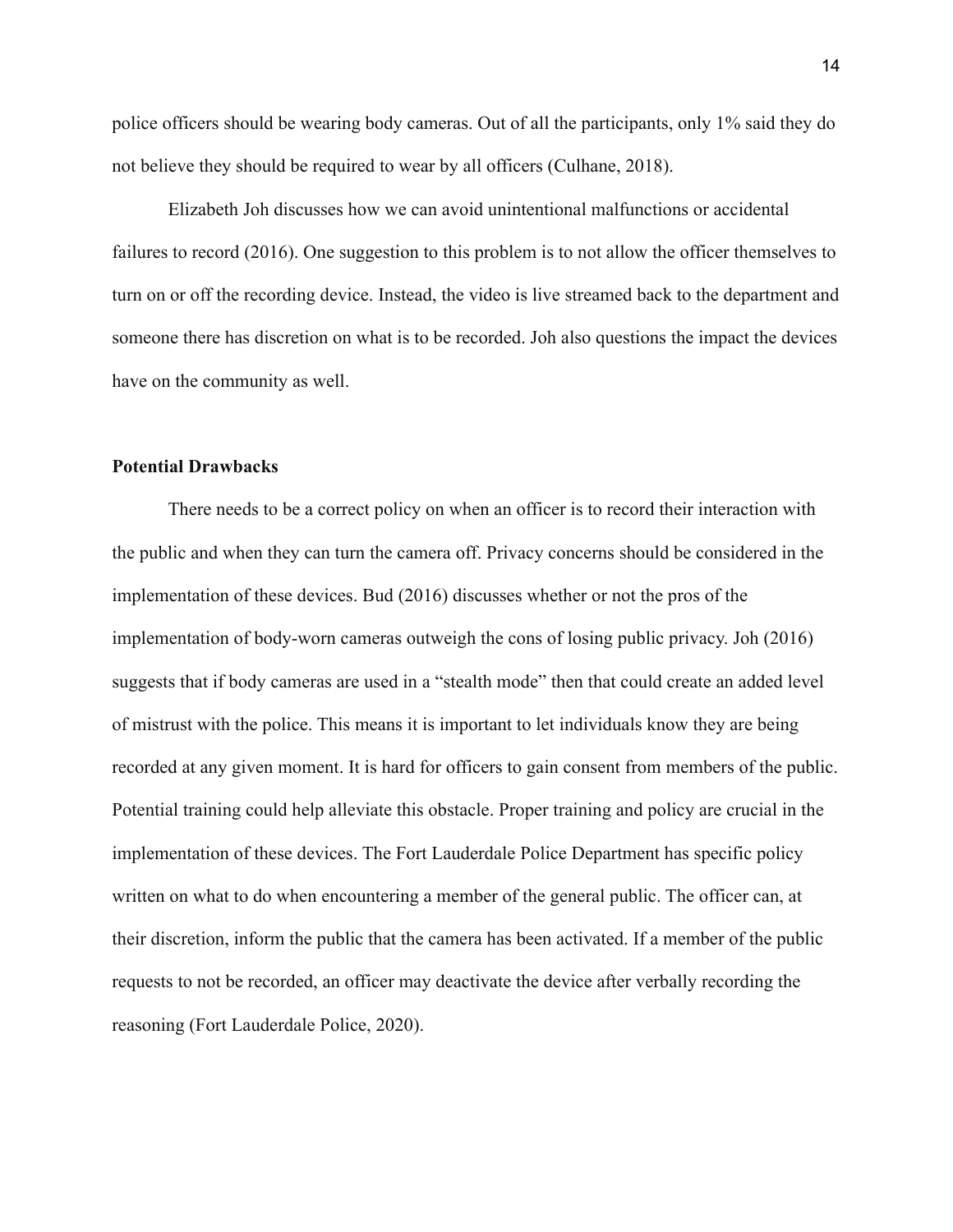Privacy concerns are talked about often in debates against the implementation of these devices. Another suggestion is the limited discretion model. A limited discretion model gives officers some discretion by requiring recording of several specified law enforcement activities, while leaving some situations up to officer discretion (Fan, 2016). Most police agencies who have already implemented the devices require recording during traffic stops, arrests and active pursuits. (Fan, 2016). In recent years, more incidents are being required to record like transportation and use of force incidents. After tragic events like the death of George Floyd and Freddie Gray, you can see why there was a push for departments to begin to expand required recording incidents. One thing I found particularly interesting in the Fan article was that there was only a consensus on when not to record in one circumstance. Of the 42 public policies that Fan (2016) researched, the only place that was consistently in opinions on where not to record was in a bathroom. I personally believe that makes sense for obvious reasons. However, the fact that is the only place different departments come to a consensus can potentially be seen as troubling. Having a consensus on when to and when not to record would be a much better alternative. What is important to note is that many policies do not allow officers to record when there is a reasonable expectation of privacy. (Fan, 2016). This aims to help fix any privacy concerns the public may have.

#### **Opinions of Police Officers**

Many police officers have voiced concerns of body worn cameras. Barak Ariel gathered responses from 119 police officers via a survey aimed at better understanding their view point on these cameras. There are several quotes in this research that I found interesting. One officer responded with the following, "Armchair quarterbacks will dissect every word and every action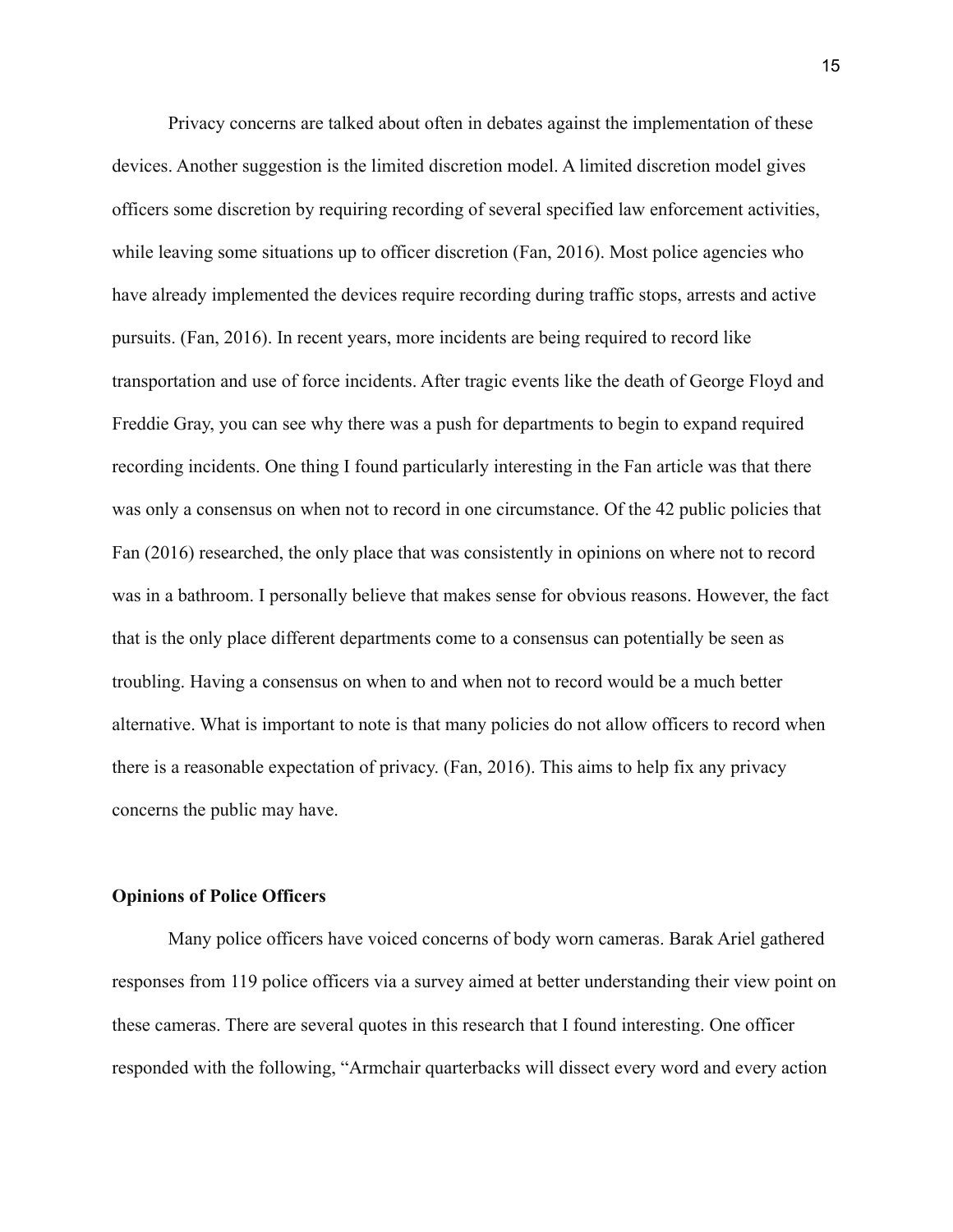said and done in milliseconds. Frame by Frame the officer will be criticized for acting, re acting or not acting at all. The Youtube community, however, will have a grand 'ol time bashing police officers who are working hard to protect the civilian public they are sworn to protect. Cops are human after all. What's next, cameras in the cockpit because we want to make sure the pilot doesn't have a human moment. We put our lives in the hands of pilots and doctors and I don't see doctors or pilots wearing BWV's, and if they did, I would be a little disturbed about it." (Ariel, 2016, p. 748). This officer clearly does not believe in the use of body worn cameras and seems to think they hinder police work as a whole. Another officer was quoted saying, "I fear that the use of this technology shows an increase in the trend of lack of trust in police officers both by the public and by those in management. My word and the fact that I already hold myself to a higher standard no longer matter." (Ariel, 2016, p.748). I do think this is an interesting point but the whole point of body worn cameras is to regain the trust that has been lost. Based on the responses listed throughout this article it seems as though officers are reluctant to change. Another concern that was talked about was increased liability issues. "I would like to be able to review the footage of my interactions as many times as necessary for me without fear of being asked to articulate why I did it." And another officer wrote: "The current policy that has been written by this department gives the Internal Affairs Bureau the ability to make arbitrary discretion .... This seems like a useless policy unless the goal of the department is to trap officers in false statements due to differences of perception." (Ariel, 2016, p. 748). With opinions like these, it may be difficult to convince departments to implement these cameras. There are many officers who are reluctant to this change and do not believe they should have to change the way they police their respective community.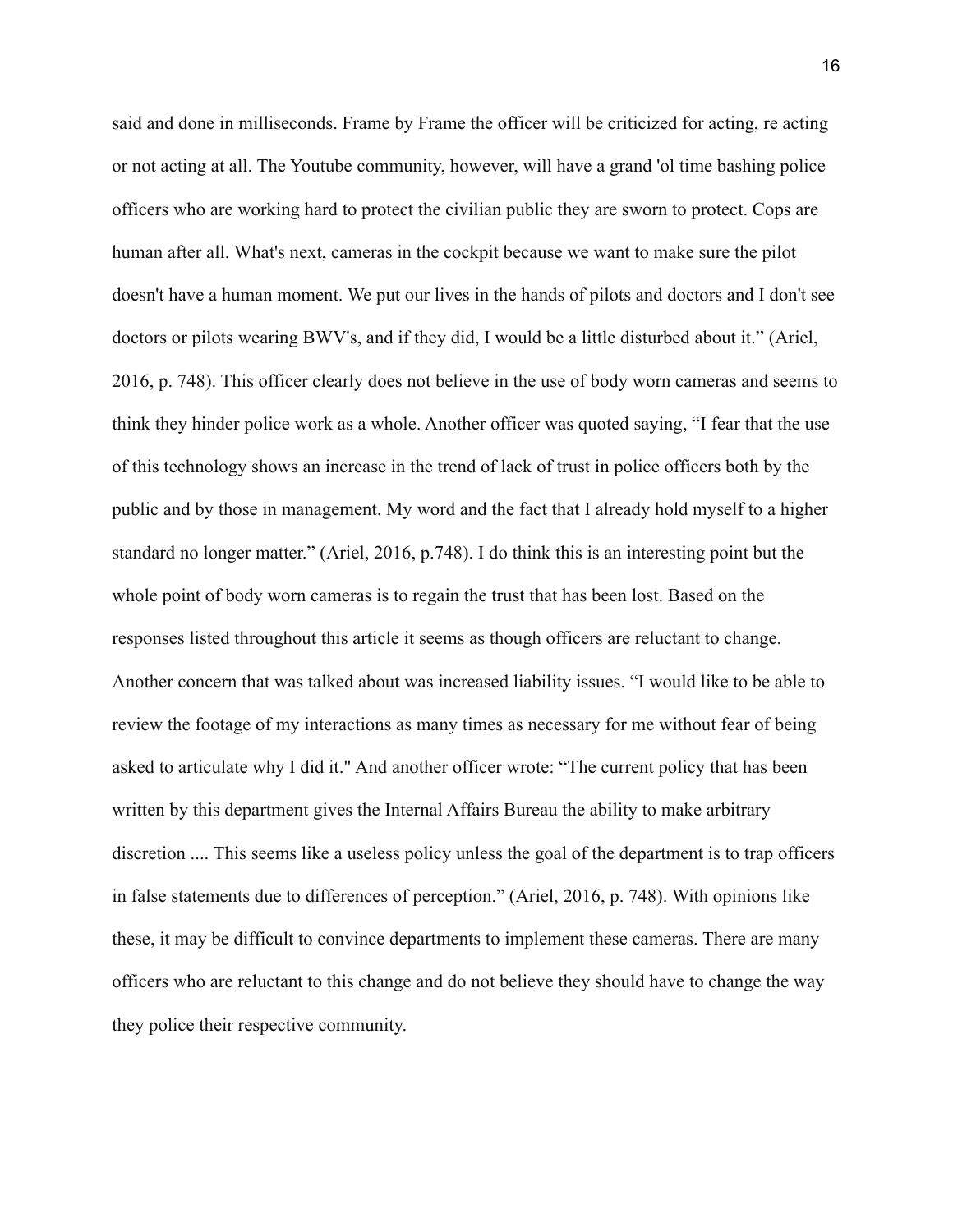There are a few more drawbacks that were found in a study that researched body worn cameras in the Phoenix Police Department. "Our surveys of the officers indicated that there was resistance among officers toward wearing the BWC's. While in general the technology was found to be comfortable and easy to use, officers were dissatisfied with a number of technological features related to the cameras. For example, officers reported that it took a long time to download data, that it lengthened the amount of time it took them to complete reports, and reported being concerned that the video might be used against them." (Katz, 2014, p.12). Similarly, when police officers were to submit videos to the courts, it took a lengthy amount of time for prosecutors to review the files. Researchers in this study however found the benefits of the cameras outweighed the cons. As is consistent with other studies, complaints against police decline significantly. The researchers also found that even if a complaint was filed against an officer who was wearing a camera, the complaint was far less likely to be sustained when compared to officers who didn't have a camera. Body worn cameras also had a drastic impact on domestic violence cases in this study. "Last, we examined the impact of body worn cameras on domestic violence case processing. Analysis of the data indicated that following the implementation of body cameras, cases were significantly more likely to be initiated, result in charges filed, and result in a guilty plea or guilty verdict. The analysis also determined that cases were completed faster following the implementation of body cameras" (Katz, 2014, p. 13). These findings are significant and are definitely important to note in the debate of the use of body worn cameras.

**Battling With Defunding Police Efforts**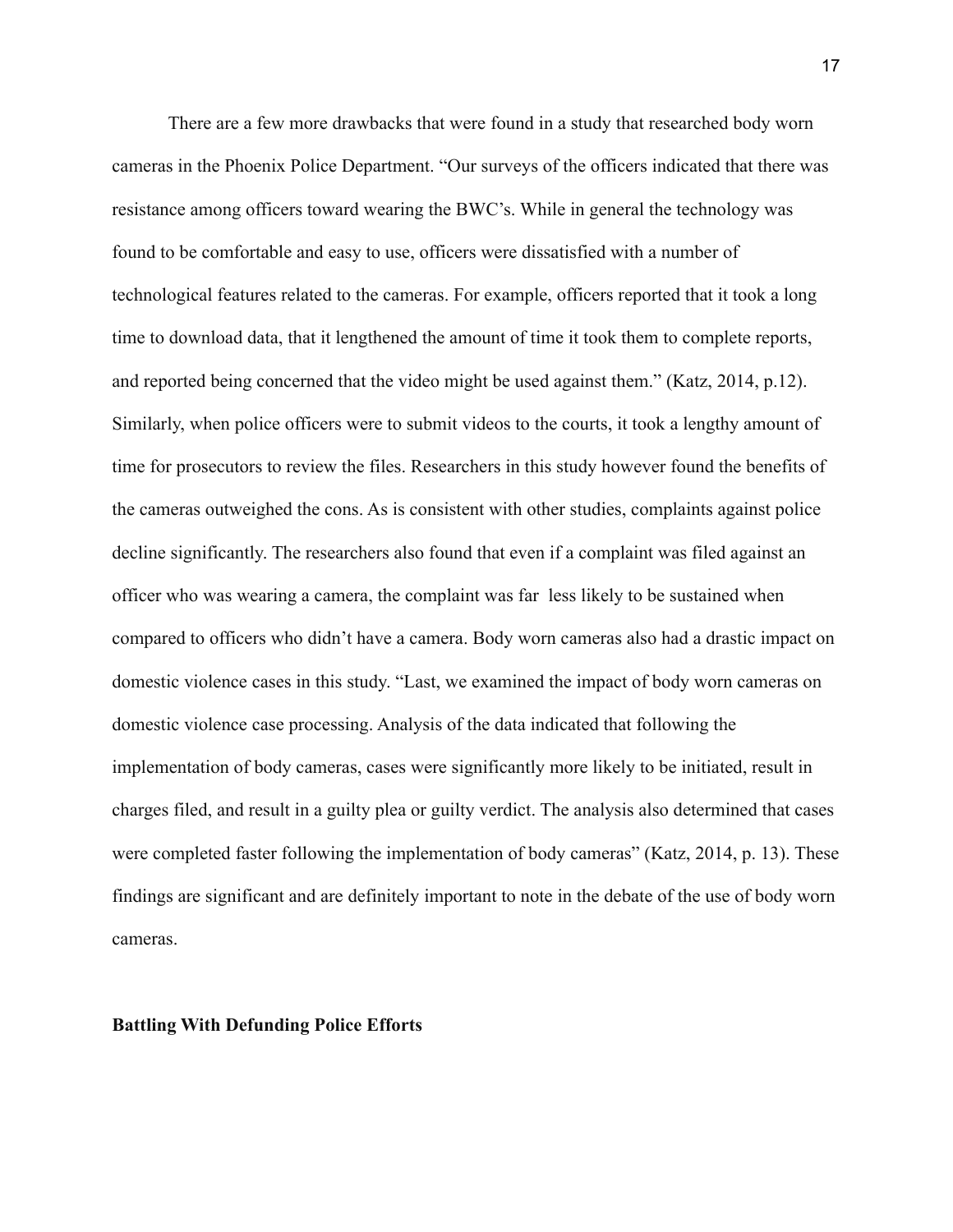Another wrinkle that could hurt the implementation of body worn cameras throughout the country is the push from some political figures and other members of the community to defund the police. "The call to defund police is an international, activist response to excessive, long-standing racialized violence by police against Black people, especially in the USA. On the face of it, the idea is to take funding from police, and invest it in community initiatives that build safety." (Fleetwood, 2022, p.1). There are several arguments given by those who believe the police should be defunded. First, the entire system of policing is rooted in the history of slavery. History has shown a level of violence against Blacks that is deemed unreformable. (Fleetwood, 2022). Prior to the George Floyd murder, the Minneapolis Police Department took part in a number of police reformaties including racial bias training. The arguement is that even with these reform efforts, events like the George Floyd murders still occur. The argument presented is that it is not only just about defunding the police. Instead of funding the police, the money is instead allocated to other resources that would better keep communities safe. A few ideas listed in the Fleetwood article are better housing for members of the community, universal quality healthcare, community-based mental health support, income support, higher living wage, education, and advanced programming for youth individuals. The idea for this argument is that investing money into a community will be more beneficial in reducing crime than the police (Fleetwood, 2022). The third argument presented is police intervention in some situations is not warranted and could be dealt with in other ways. Some scenarios could be dealt with social workers, community work, probation, education, and/or community support teams. (Fleetwood, 2022). "It is well known that the vast majority of calls by the public to police – both in the USA and the UK – are not crime-related but stem from the fact that the police are available and capable of rapid response, and that other agencies have been progressively defunded" (Fleetwood, 2022, p. 4).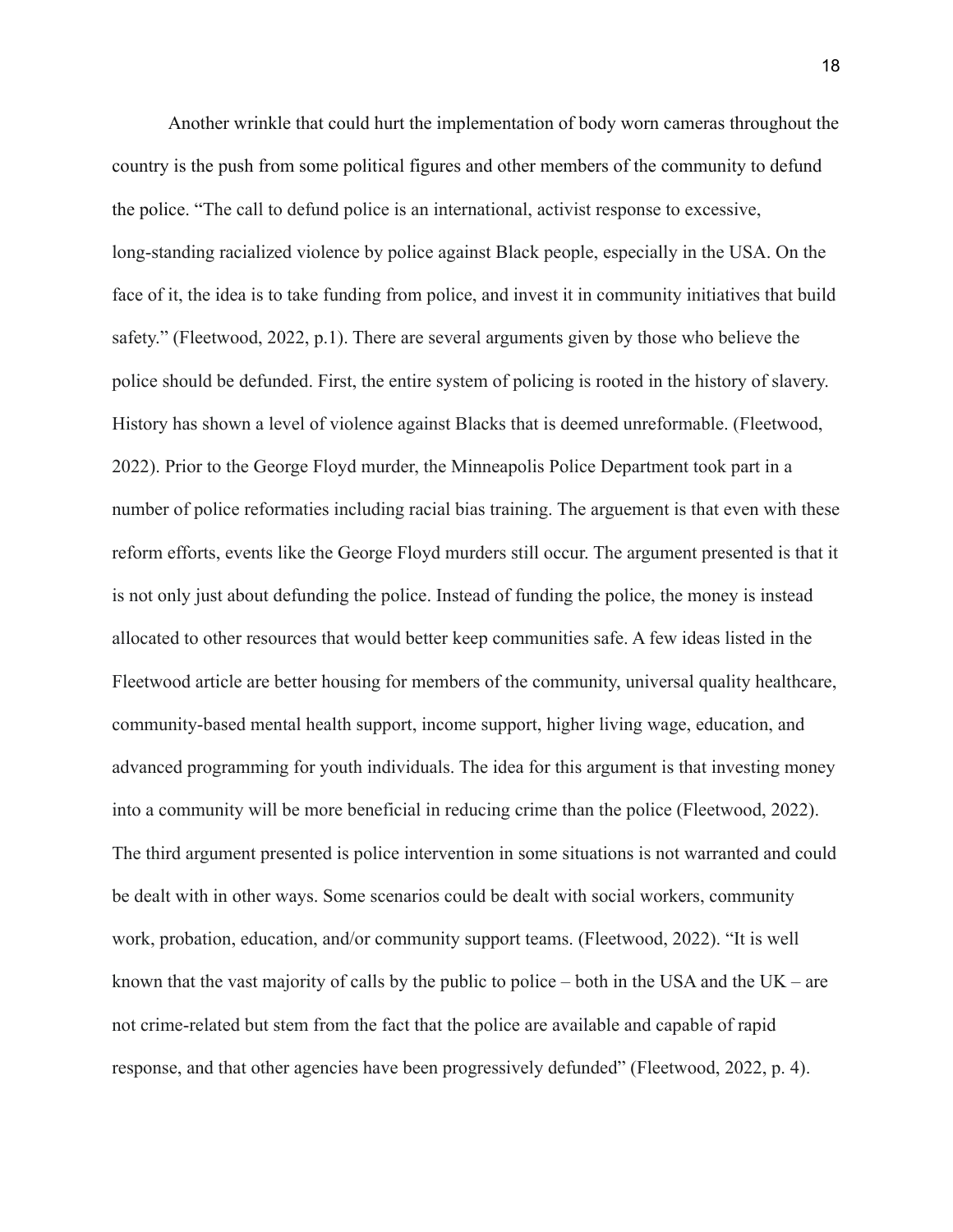With increased media coverage of police killings, the push to defund the police will continue. "The deaths of Andrew Brown, Ma'kia Bryant, Daunte Wright, George Floyd, Breonna Taylor, Rashard Brooks, and many others during 2020 and 2021 added to a long list of persons killed by police in the United States under circumstances that raise serious questions about the role of police in civil society. The prolonged and widespread protests that followed several of these killings have required that the nation look anew at the function of 'law enforcement' and how police policies, strategies, and behaviors support or thwart that goal and to what end." (Cobbina-Dungy, 2021, p. 2).

Negative publicity surrounding the police made them less motivated to do their job because they did not feel they were legitimate authority figures (Culhane, 2018). This is consistent with the theory regarding the Ferguson Effect. The Ferguson Effect is the belief that officers are reluctant to engage in encounters with the public for fear that they will be the next officer who goes viral for all the wrong reasons (Nix, 2018). The Ferguson Effect has a direct correlation with increased crime rates. The Ferguson Effect shows that officers have been impacted mentally by the public scrutiny (Nix, 2018).

The push to defund the police will only hurt the implementation of body worn cameras because as stated before, body worn cameras are costly. "The Bureau of Justice Assistance (BJA), through the SMART Policing Initiative (SPI), awarded the Phoenix Police Department \$500,000 to purchase, deploy and evaluate police body worn cameras. The design and implementation of the project included the purchase of 56 BWC systems and deploying them in the Maryvale Precinct." (Katz, 2014, p. 3). In order to implement these cameras all over the country it will cost hundreds of millions of dollars to do. The movement to defund the police will be another roadblock in the way of this movement to have more cameras on police officers.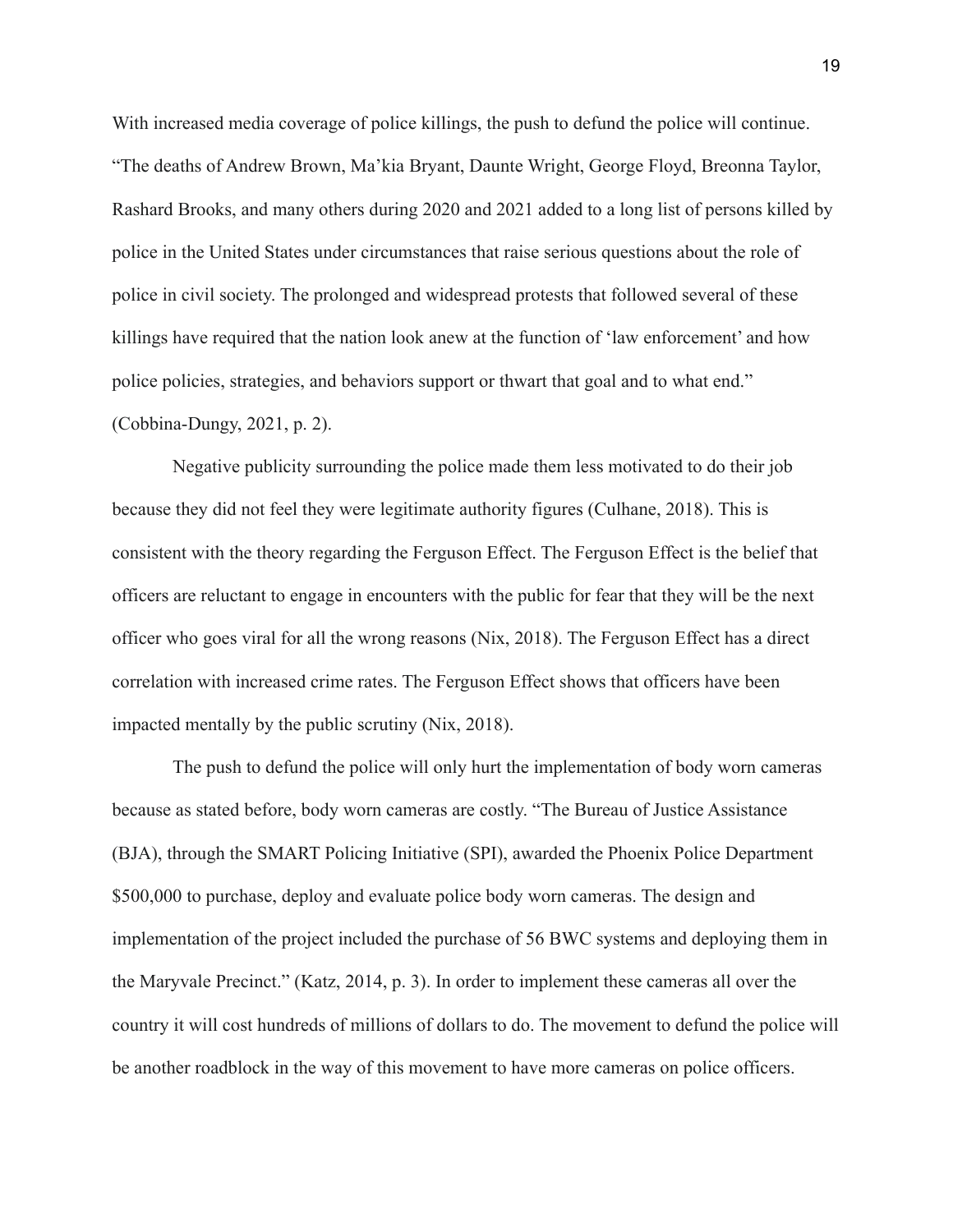There are plenty of arguments to counter the idea of defunding the police. Adequate funding is a necessity to maintain order in a community. There are many consequences to defunding the police. "Policy makers should resist this urge. Adequate funding is necessary for high-quality policing. By defunding police departments, communities would likely impair the ability of the police department to control crime. Defunding would hurt police accountability efforts by leaving fewer resources to train, oversee, or discipline officers. With fewer resources, police departments may seek additional revenue through potential harmful means such as excessive ticketing or civil asset forfeitures. And defunding agencies may ultimately lower officers salaries, thereby limiting recruitment of qualified personnel." (Rushin, 2020, p. 327). I can personally speak to this point. When I applied and eventually tested with the Carlisle Police Department, only 5 individuals passed needed requirements to continue after the first day. This just goes to show that there is a lack of recruitment options as it is and with a push to defund the police, there will be a continued decline in qualified candidates.

#### **Conclusion**

After graduation, I will be working in law enforcement in the near future. I understand there is a problem with relations between the general public and police. There are polarizing arguments that support the police and other arguments that look to defund the police. I believe that it is important that we as a country agree to continue to fund the police. It is however important to acknowledge when police make mistakes and it is important that police officers are held accountable for their actions. Distrust in the police is problematic and police officers should be doing everything they can to regain trust with members of their communities. After much research, I believe that implementing body worn cameras will net a positive impact on the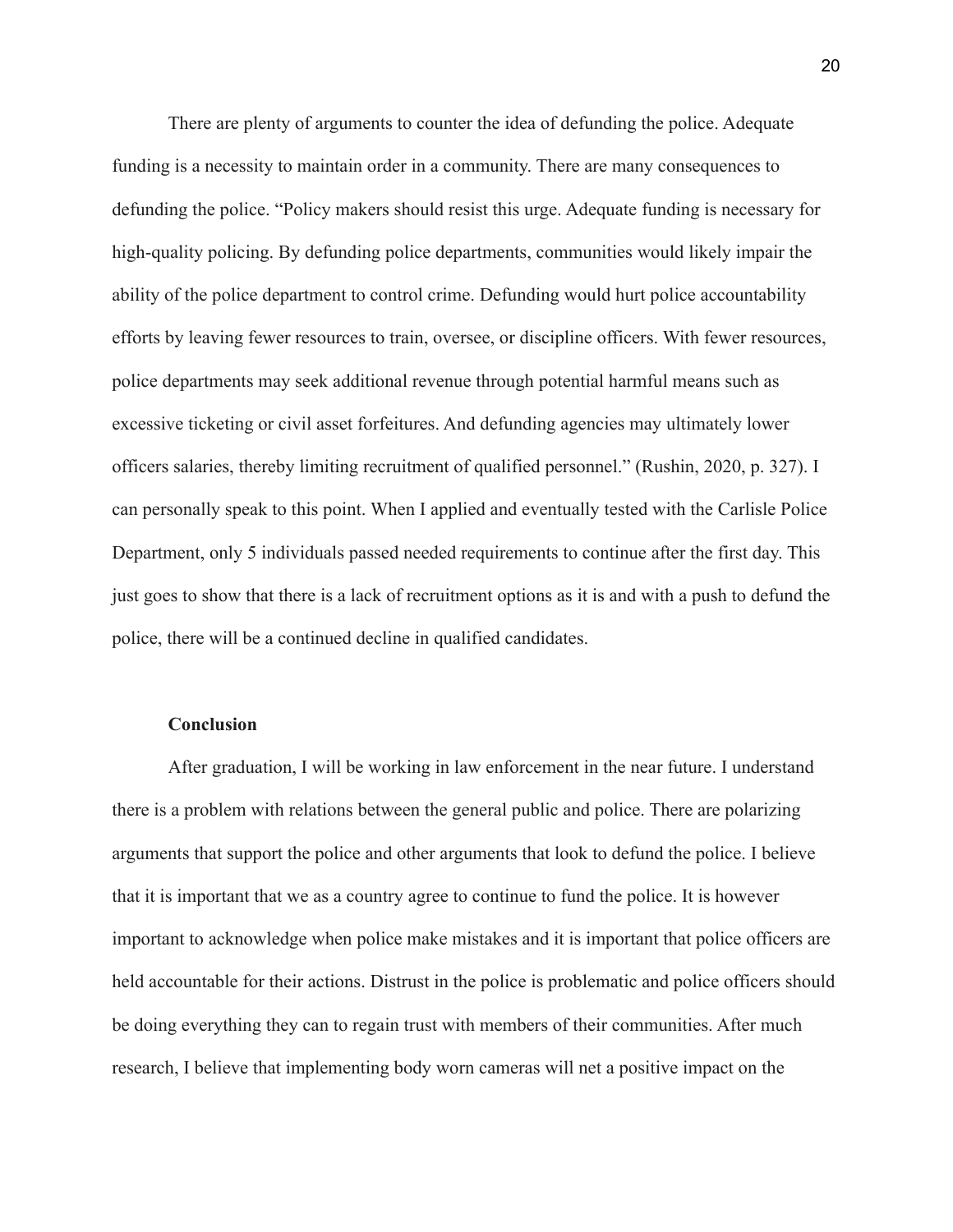communities that utilize them because of the statistics listed throughout this paper. The implementation of body worn cameras will be a great step in improving accountability and easing tensions with the police and public.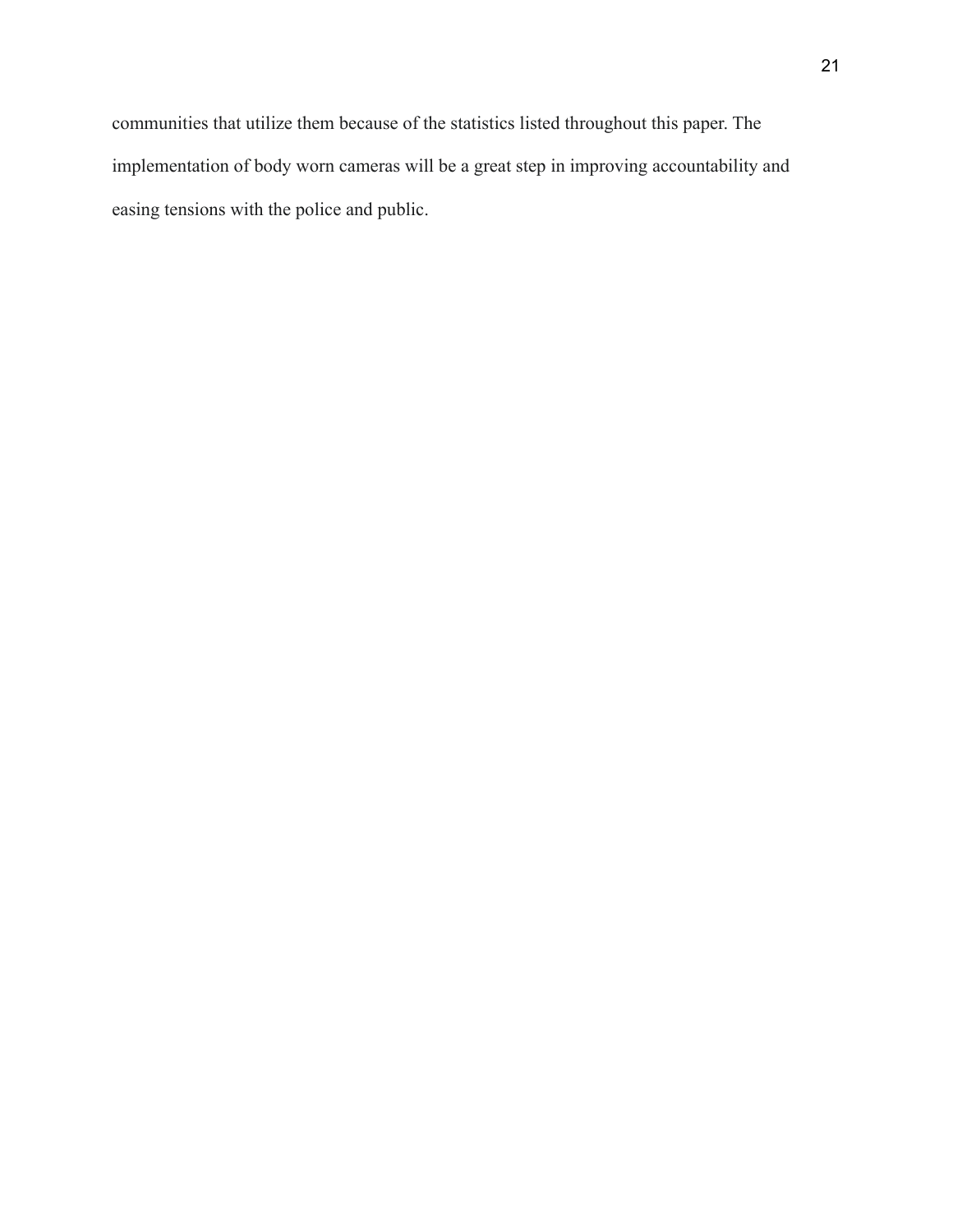#### References

- Ariel, B., Sutherland, A., Henstock, D., Young, J., Drover, P., Sykes, J., ... & Henderson, R. (2016). Wearing body cameras increases assaults against officers and does not reduce police use of force: Results from a global multi-site experiment. *European journal of criminology*, *13*(6), 744-755.
- ARIEL, B. (2016). Police Body Cameras In Large Police Departments. *The Journal of Criminal Law and Criminology (1973-)*, *106*(4), 729–768. <http://www.jstor.org/stable/45163406>
- Bud, T. K. (2016). The rise and risks of police body-worn cameras in Canada. *Surveillance & Society*, *14*(1), 117-121.
- Cobbina-Dungy, J. E. & Jones-Brown, Delores. (2021) Too much policing: Why calls are made to defund the police. *Punishment & Society.* 1-18. DOI: 10.1177/14624745211045652
- Culhane, S. E., & Schweitzer, K. (2018). Police shootings and body cameras one year post-Ferguson. *Policing and society*, *28*(9), 1038-1049.
- Fan, M. D. (2016). Privacy, public disclosure, police body cameras: policy splits. *Alabama Law Review, 68(2),* 395-444.
- Fleetwood, J., & Lea, J. (2022). Defunding the police in the UK: Critical questions and practical suggestions. *The Howard Journal of Crime and Justice*.
- *Fort Lauderdale Police Department*. Body Worn Camera (BWC) Policy | Fort Lauderdale Police Department. (n.d.). Retrieved May 7, 2022, from https://www.flpd.org/about-flpd/policies/6-body-worn-camera-bwc-policy
- Joh, E. E. (2016). Beyond surveillance: Data control and body cameras. *Surveillance & Society (2016) Forthcoming, UC Davis Legal Studies Research Paper*, (494).
- Katz, C. M., Choate, D. E., Ready, J. R., & Nuño, L. (2014). Evaluating the impact of officer worn body cameras in the Phoenix police department. *Phoenix, AZ: Center for Violence Prevention & Community Safety, Arizona State University*.
- Lippert, R. K., & Newell, B. C. (2016). Debate introduction: the privacy and surveillance implications of police body cameras. *Surveillance & Society*, *14*(1), 113-116.